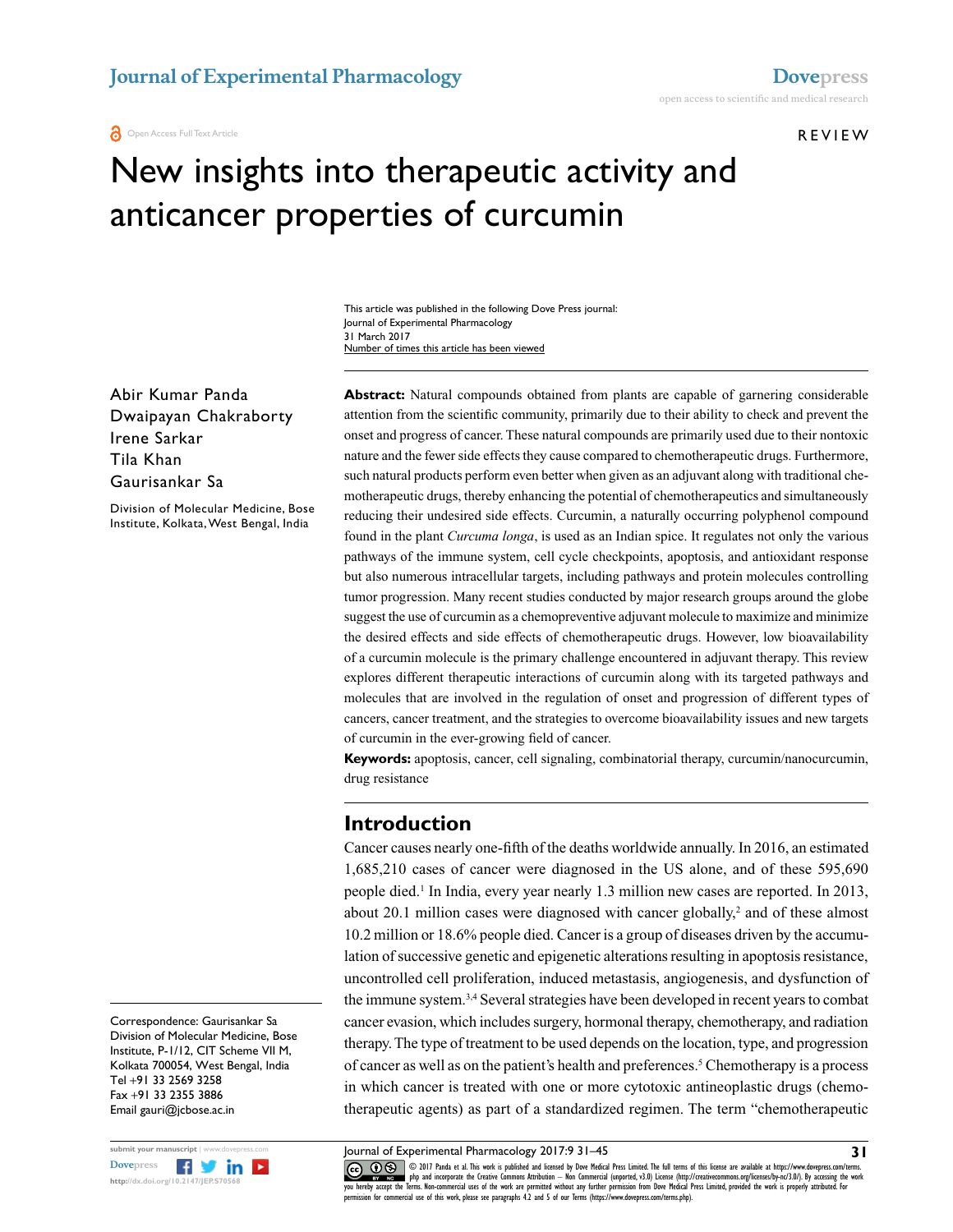agents" includes a variety of drugs that can be divided into broad categories such as alkylating agents and antimetabolites. The efficacy of chemotherapy depends primarily on the stage and type of cancer.<sup>6</sup>

Chemotherapy is one of the major strategies employed to treat cancer, but its effectiveness is largely restricted due to the recurrence of drug resistance. In general, drug resistance to chemotherapeutics is broadly divided into two categories: intrinsic and acquired. In the intrinsic mode, resistancemediating factors preexist in the tumor microenvironment that triggers resistance before chemotherapy is applied to tumor-bearing patients.<sup>5</sup> On the other hand acquired resistance develops during the treatment of cancers that are mutation-prone and sensitive, caused mainly by mutations during prognosis including environmental stimuli such as over-expression of therapeutic targets or stimulation of cancer-promoting pathway.<sup>7</sup> Furthermore, recent developments in cancer research increasingly emphasize that tumors contain a high degree of molecular heterogeneity and thus drug resistance can be triggered by a selective group of therapy-induced resistant minor heterogenic subpopulation of cells residing within the tumor mass.7

With the advent of modern proteomic, biochemical, and genomic techniques interlinked with bioinformatics, systems biology, and next-generation sequencing approaches, it is now possible to identify genes and their signaling and interatomic networks that are involved in drug resistance and onset of cancer progression.7,8 Tumor cells exploit several strategies to hinder the efficacy of drugs such as enhancement of drug efflux, limited uptake of drugs to the cell, alteration, of drug metabolism, mutation of drug targets, activation of cell survival pathway, and blockade of cancer cell apoptosis. $5-7$ In addition to molecular mechanisms, epigenetic alterations and constant shifting of tumor microenvironments are other major drivers of drug resistance.<sup>8</sup> Recently it has been noticed that the attributes of drug resistance further accelerate in the presence of cancer stem cells (CSCs), which results in deleterious effects against therapeutic approaches.<sup>9</sup> Molecular and genetic heterogeneities are other primary factors that contribute to drug resistance.

Although the primary goal of chemotherapy is to kill cancer cells from a patient's body, it also affects normal, healthy cells causing severe side effects that in turn results in multiple organ dysfunction.5,8 Some of the most common adverse effects of chemotherapy are fatigue, nausea, pain, headache, and infection. Besides cancerous cells, normal hematopoietic cells, epithelial cells, and hair follicles are also affected severely on continuous exposure to chemotherapeutic drugs.<sup>8</sup> Therefore, chemotherapy – one of the primary and expensive strategies used in the treatment of cancer – often fails in certain conditions due to drug resistance and drug-induced adverse effects, including the death of normal cells.10 Hence, recent studies suggest the use of few "adjuvants" in combination with chemotherapy to reduce the adverse effects and drug resistance and to increase the effective targeting of cancerous cells.

Various phytochemicals and cytokines such as nexavar, sutent, rapamycin, interleukin-2, IFN-α/β, curcumin, flavonoids, phytoalexins, phenolic compounds have been used as adjuvants in the chemotherapeutic treatment of cancer.<sup>6</sup> But phytochemicals compared to cytokines have gained better reception in the field of adjuvant chemotherapy because they are relatively less toxic and cause only fewer side effects.<sup>8</sup> However, the advantage of using natural phytochemicals and polyphenols is not limited just to its fewer side effects. Phytochemicals are known to affect and modulate multiple diverse biochemical processes and several pathways involved in carcinogenesis.<sup>5</sup> In addition, they can also act as biological response modifiers supporting immune system function and protect living cells against damage from free radicals.<sup>6,8</sup> Unlike chemotherapeutic agents, the effects of phytochemicals are not detrimental in nature on other normal living cells;<sup>8</sup> therefore, reducing physiological and psychological insult of the body that is common in chemotherapy.7 Although polyphenols present in fruits and vegetables are widely implicated in cancer prevention, few protective effects of individual compounds such as curcumin have been firmly confirmed in clinical trials based on the differences in dosing, timing, and other confounding factors.

# **Curcumin and combinatorial therapy in cancer**

Curcumin is a yellow spice derived from the roots (rhizomes) of *Curcuma longa* commonly known as turmeric. It is a short-stemmed perennial that grows to about 100 cm in height. *C. longa* grows naturally throughout the Indian subcontinent and in tropical countries, particularly South East Asia.<sup>5</sup> As a traditional remedy in "Ayurvedic medicine" and ancient Indian healing system that dates back to 5,000 years, turmeric has been used through the ages as a "herbal aspirin" and "herbal cortisone" to relieve discomfort and inflammation associated with an extraordinary spectrum of infectious and autoimmune diseases.8 The yellow-pigmented fraction of *C. longa* contains curcuminoids that are chemically related to its principal ingredient curcumin that was identified as (1E,6E)-1,7-bis (4-hydroxy- 3-methoxyphenyl) -1,6- heptadiene-3,5-dione or diferuloylmethane.8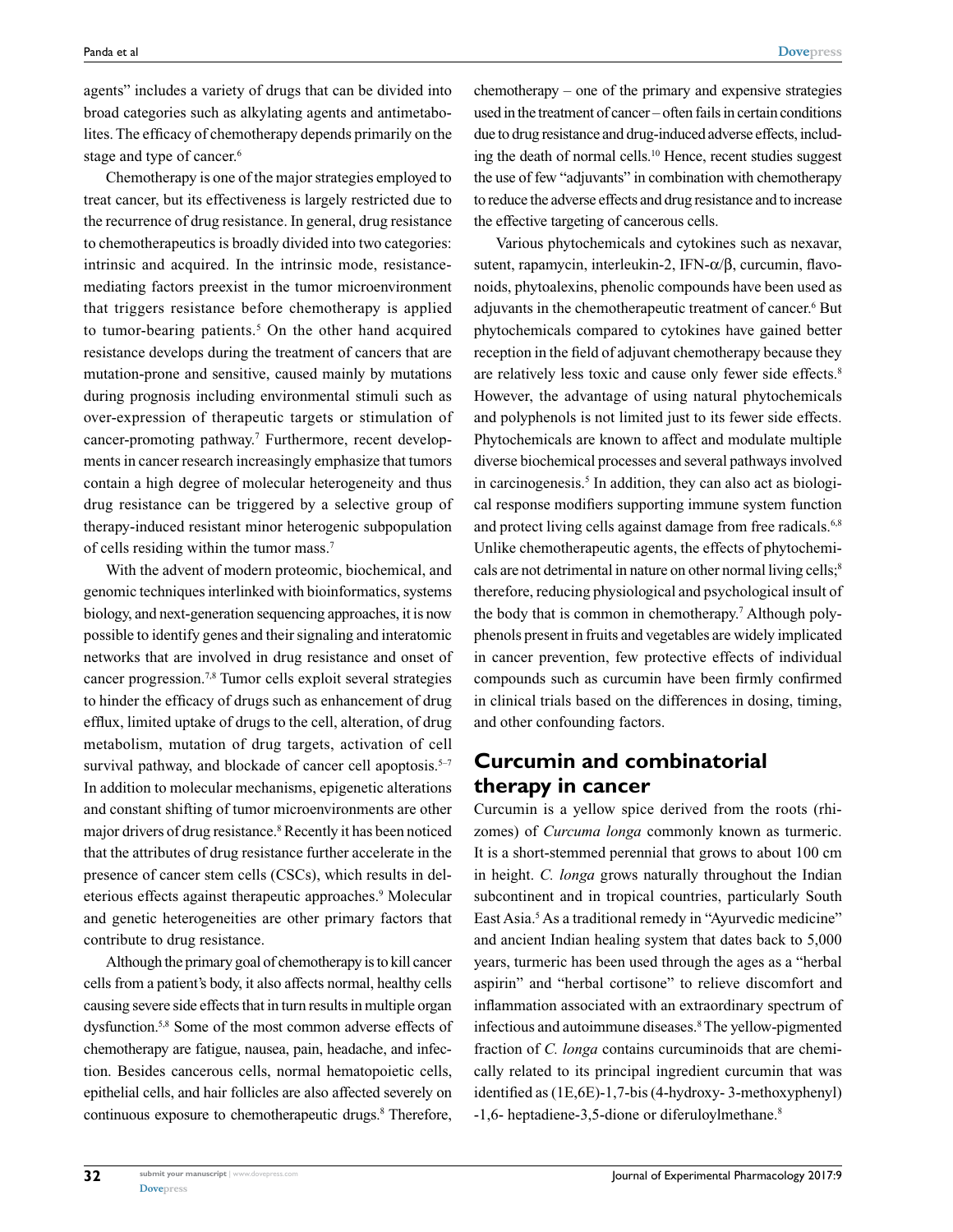Curcumin deserves a special mention among the list of adjuvants due to its better success rate in cancer chemotherapy.7 Curcumin is nontoxic in nature and has been proposed to increase the therapeutic efficiency of chemotherapeutics as it inhibits ABC transporter function and increases the oral bioavailability of chemotherapeutics.<sup>11</sup> Curcumin is being used as an antioxidant since the ancient times.<sup>8,12</sup> Recently it has been shown that curcumin inhibits tumor growth by inhibiting cell cycle progression or by inducing apoptosis; by inhibiting angiogenesis, the expression of antiapoptotic proteins, multiple cell survival signaling pathways and their cross-communication; and by modulating immune responses.7,13,14 Curcumin induces the initiation of both p53-dependent and p53-independent G2/M phase cell cycle arrest,<sup>13,15-17</sup> thereby restricting cell proliferation and tumor progression. Therefore, curcumin is used either alone or in combination in targeting various types of cancers such as multiple myelomas, pancreatic, lung, breast, oral, prostate, and colorectal cancers, and head and neck squamous cell carcinoma.<sup>5</sup>

### **Curcumin and its relation with other phytochemicals**

Curcumin has often been used in combination with other phytochemicals such as resveratrol, quercetin, sulforaphane, retinoic acid, and folates in cancer treatment. Resveratrol (trans-3,5,4'-trihydroxystilbene) – a naturally occurring polyphenolic compound found in grapes, berries, peanuts and which is known for its antioxidant, anti-inflammatory, and anticancer properties – is the most successful phytochemical adjuvant used in combination with curcumin.18,19 In mice with lung carcinoma, curcumin when administered in combination with resveratrol modulated drug-metabolizing enzymes as well as antioxidant indices and cellular proliferation.<sup>20</sup> In addition, this combination of compounds has also been shown to reduce prostate cancer indices in mice, $21$  induce apoptosis, inhibit angiogenesis, and reduce the growth of MDA-MB-231 tumor xenografts.<sup>22</sup> Moreover, this combination has been recently shown to target breast CSCs.<sup>23</sup> When administered with curcumin, resveratrol has shown efficacy in preventing and treating skin, esophageal, intestinal, and colon tumors in vivo.<sup>24</sup>

Phytochemical quercetin is an important flavanol found in numerous vegetables, fruits, and grains. It occurs in cappers, lovage, and radish leaves. Recently, it has been shown that quercetin when given in combination with curcumin can reduce cell migration, mammosphere formation, and breast cancer mass.25,26 Both in vitro and in vivo studies have shown that quercetin can potentiate the efficacy of curcumin and other concomitant drugs by enhancing their bioavailability and accumulation and by sensitizing cancer cells as well. $27,28$ 

Phytochemical such as retinoic acid, which is derived from vitamin A, has also been used in combination with curcumin to combat cancer. All-trans retinoic acid, when given in combination with curcumin to mice induced with cancer, exerted antiproliferative activity and induced apoptosis in cancer cells by activating one of the three retinoic acid receptors – alpha, beta, and gamma.<sup>29</sup> Retinoic acid also plays a major role in the regulation of CSCs.<sup>30</sup>

Various research groups have focused on increasing the bioavailability of curcumin by combining other phytochemicals as adjuvants. The most successful among these phytochemicals is piperine, which has been found to increase the absorption of curcumin.27 Piperine, an alkaloid found in black pepper, selectively reduces the expression of sulfotransferase and UDP-glucuronosyltransferase in order to facilitate the absorption of curcumin in intestine.<sup>31</sup> Molecular docking technique has revealed that piperine is capable of intercalating with curcumin forming a hydrogen-bonded complex that facilitates its metabolic transport, thereby increasing its bioavailability.32,33 However, recent advances in nanotechnology have provided better options for the delivery and absorption of curcumin.33 Another report recently highlighted the fact that curcumin in combination with piperine has been able to target breast CSCs as well.

# **Curcumin nanoformulation: an efficient therapeutic strategy with improved efficacy**

Although curcumin has long been used extensively to treat several inflammatory diseases including cancer, poor aqueous solubility and reduced bioavailability limit its efficacy as a promising therapeutic agent in cancer therapy.8 Curcumin is only slightly soluble in water (0.0004 mg/mL at pH 7.3), which causes immense problems when orally administered. Curcumin is easily hydrolyzed and degraded in neutral and basic solutions but shows greater solubility in acidic environments. Poor absorption, rapid degradation, fast metabolism, and systemic elimination are essential factors that ultimately lead to poor bioavailability. When administered orally, curcumin is poorly absorbed and most of its derivatives such as glucuronide and sulfate conjugates are found majorly in the peripheral and portal circulations.34 Furthermore, to be effective in cancer therapy, curcumin should be administered in a high concentration, but patients show intolerance to bulk administration of curcumin. Therefore, poor water solubility,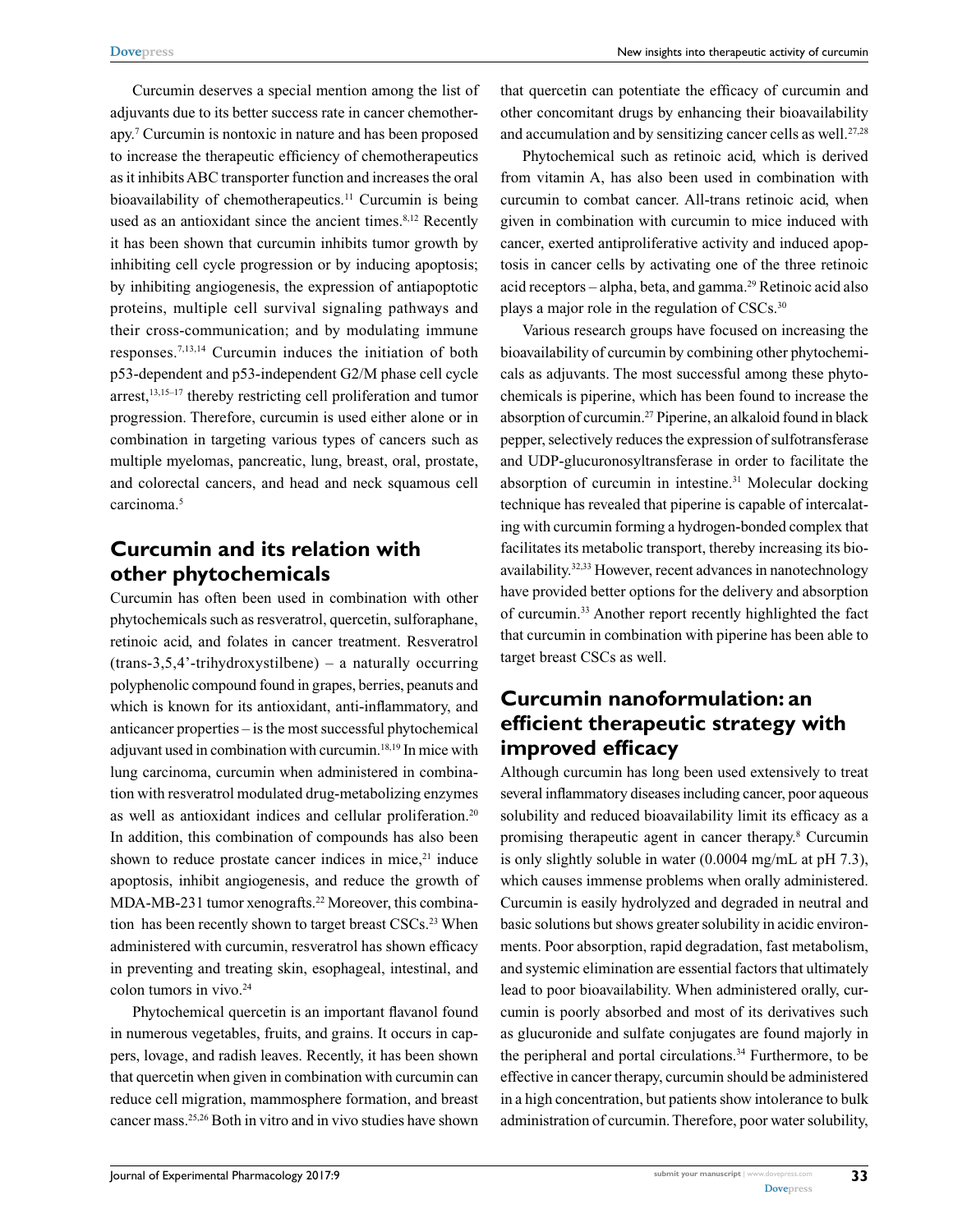use of excessive cosolvents, poor bioavailability, uncontrolled precipitation, and incompatibilities to patients are the most serious problems that restrict curcumin as a novel chemotherapeutic agent in cancer therapy. Hence, an advanced delivery system with increased bioavailability and satisfactory parenteral administration will significantly harness the potential of curcumin as a promising anticancer element in the clinical arena.<sup>34</sup> Recently, with the advent of nanotechnology, it has become possible to design curcumin-encapsulated nanoparticle or nanocurcumin by compressing its bulky size to less than 100 nm with superior bioavailability attributes. Several novel strategies have been developed for designing curcumin nanoparticles with enhanced bioavailabilities and targeted drug-delivery systems. In simple approaches, curcumin nanoparticles have been designed with improved bioavailability, devoid of degradation and further metabolism, and with enhanced targeting capacities.<sup>35</sup>

Various types of curcumin nanoparticles appropriate for cancer treatment have been developed, such as polymer nanoparticles, liposomes, micelles, solid lipid nanoparticles (SLNs), and polymer conjugates.

- 1. Liposomes: Liposomes are closed, spherical, phospholipid vesicles where drugs are incorporated into the aqueous interior. Liposomes have been widely used to enhance the bioavailability and efficacy of curcumin. Recently several modifications of liposomal curcumin with polymeric conjugates have been developed to acquire better clinical outcomes.<sup>34</sup>
- 2. Polymer nanoparticles: Polymer nanoparticles are small, nano-sized particles that are highly biocompatible and easily circulate in the bloodstream for a longer time. Some of the widely used synthetic polymer conjugates include chitosan, D,L-lactide-*co*-glycolide (PLGA), poly-ethylene glycol (PEG), poly (n-butyl) cyanoacrylate, silk fibroin, N-iso-propyl acrylamide, and hydrophobically modified starch. PLGAs with carrier stabilizer PEG-5000 were employed to design curcumin-loaded nanoparticles with 97.5% efficiency and with a particle diameter of 81 nm.<sup>36</sup> The PLGA-loaded curcumin nanoparticles showed higher cellular uptake, enhanced bioavailability, and induction of apoptosis in cancer mice models both in vitro and in  $vivo.<sup>36</sup>$
- 3. SLNs: SLNs are composed of natural lipids such as lecithins or triglycerides that remain solid at normal temperature (37°C). SLNs can protect labile compounds from chemical degradation and improve bioavailability.35 Curcumin-loaded nanoparticles showed enhanced cellular

uptake and also proved as promising anticancer agents in breast cancer cells in vitro.

- 4. Magnetic nanoparticles: Drug-loaded magnetic nanoparticles can be targeted into cancer-infected tissues under the influence of external magnetic fields. Entrapping curcumin in  $Fe<sub>3</sub>O<sub>4</sub>$ -curcumin conjugate with oleic acid or chitosan in the outer shell results in the formation of nanosized, fluorescent-magnetic, water dispersible nanoparticles with increased cellular uptake and enhanced bioavailability.<sup>36</sup>
- 5. Polymer micelles: Polymer micelles are another excellent drug-delivery system extensively used to solve poor solubility, low stability, and poor bioavailability properties of curcumin. Recently curcumin has been encapsulated with in cationic micelles like cetyltrimethyl ammonium bromide or dodecyl trimethyl ammonium bromide for enhancing drug-loading capacity, increasing water solubility, reducing toxicity, and lowering degradation.<sup>37</sup>
- 6. Microsphere and microcapsules: In such approaches, drugs or curcumin is encapsulated within or dispersed in polymeric particles such as camptothecin, rutin, zedoary oil, and andrographolide to form microspheres or microcapsules that essentially improve efficacy and organ-targeted bioavailability. Microcapsules are been assembled layer by layer and curcumin is be accumulated in hollow microcapsules with polyelectrolyte multilayer shell.37 Microcapsule- and microsphere approach-mediated nanoparticle design has shown an increase in the stability and bioactivities of drugs.
- 7. Microemulsion: Microelumsions are small-droplet dispersions (size  $1-100 \mu M$ ) of isotropic mixtures of oil and water stabilized by interfacial films of surfactant molecules. Microemulsion systems are ideal for delivery of hydrophobic drugs such as curcumin. As a lipid-based drug-delivery system, microemulsion possesses several advantages such as thermodynamic stability, improved drug dissolution and increased solubility. Triacylglycerol as an oil and Tween-20 as an emulsifier have been used to produce tiny droplets of microemulsion under high-speed and high-pressure homogenization procedures.37
- 8. Inclusion complex: Cyclodextrins are cyclic oligosaccharides composed of six to eight glycosyl monomeric units  $(\alpha-1,4$  linked) with central lipophilic cavities and hydrophilic outer surface layer. Among the three different cyclodextrin molecules ( $\alpha$ ,  $\beta$ ,  $\gamma$ ), β-cyclodextrins are widely used as they are easily accessible and costeffective, they increase stability, reduce bitterness, enhance water solubility and improve bioavailability.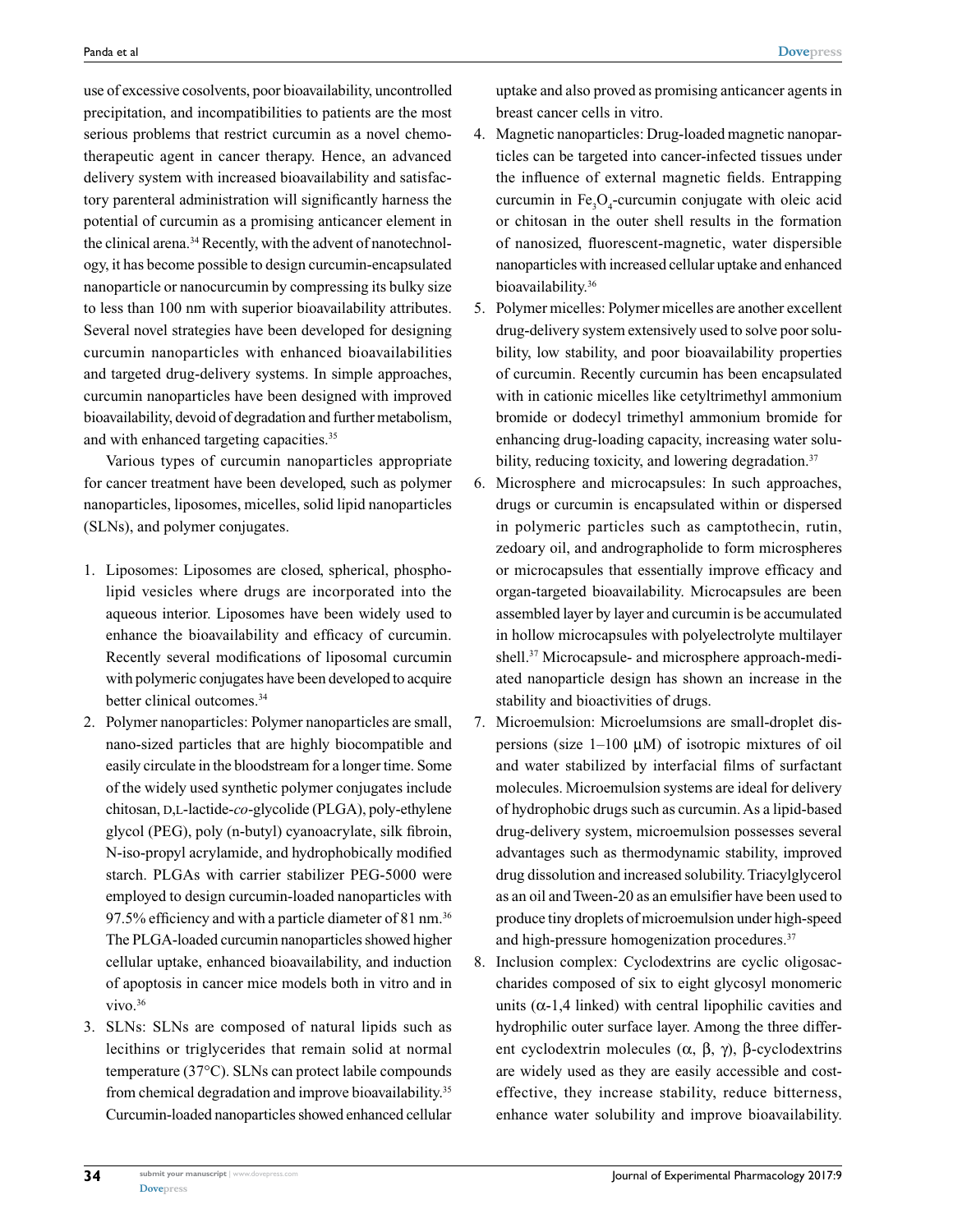New insights into therapeutic activity of curcumin

β-Cyclodextrins are conjugated with curcumin to form inclusion complex by solvent evaporation techniques or pH shift protocols, which show increased uptake of curcumin by cancer cells.

- 9. Nanogels: Nanogel consists of hydrophilic three-dimensional polymer networks that can uptake large amounts of water or physiological fluid in their interior besides maintaining their internal network structure. Nanogels are one of the efficient drug-delivery procedures due to their high drug-loading capacity, high dispersion stability, targeted drug-delivery efficiency, fast drug-releasing properties, easy chemical modification, and increased drug delivery across the cellular barriers.<sup>38</sup> Curcumin can be easily encapsulated into the interior of a nanogel, especially for targeted drug delivery.
- 10. Nanocurcumin: Curcumin nanoparticles can also be made from pure curcumin without using any carrier conjugates. Curcumin can be dissolved with ethanol and homogenized at higher pressure with water containing citric acid (0.1%). Curcumin nanoparticles are efficient modes of drug delivery due to their superior bioavailability and increased cellular uptake attributes.<sup>38</sup>
- 11. Solid dispersions: Solid dispersion involves the dispersion of one or more active ingredients in an inert carrier or matrix at solid state by the process of melting (fusion) solvent. Recently, several strategies such as wet-melting and subsequent freeze-drying have been designed for preparing crystal and amorphous solid dispersions that have proven to improve physicochemical and pharmacokinetic activities of curcumin.38

# **Curcumin as a combinatorial therapy in various cancer types**

None of the known methods of treatment, be it radiation, chemotherapy, or surgery, is 100% effective in cancer treatment. Therefore, studies highly focus on combinatorial therapies. Curcumin turns out to be the forerunner compound among these adjuvants due to its nontoxic nature and its capacity to prevent the spread of tumor.<sup>39</sup> Here, we discuss the effects exerted by curcumin in combination with known anticancer drugs in various cancer types.

#### Curcumin and breast cancer

Both in the developed and in the developing countries, breast cancer has been identified as the most common type of cancer. Worldwide, over 508,000 women died due to breast cancer as on 2011, and nearly 1.7 million women were diagnosed with this cancer as on 2012. $8,40$  In 2016, nearly 246,660 cases of

breast cancer were registered in the US alone.<sup>1</sup> A major cause of breast cancer is identified to be mutations in *BRCA1* and BRCA2 genes.<sup>5</sup> A 55–65% lifetime risk of developing breast cancer is observed in women with a BRCA1 mutation. The risk is 45% for women with a *BRCA2* mutation.

Doxorubicin, an anthracycline antibiotic, is commonly used as a chemotherapeutic agent to treat a wide spectrum of cancers including breast cancer.41 Doxorubicin exhibits toxic effects on cancer cells by intercalating with DNA, by disrupting topoisomerase II-mediated DNA damage repair, and by releasing reactive oxygen species leading to oxidative stress and programmed cell death.<sup>42</sup> However, it suffers from serious limitations of cardiotoxicity and drug resistance. Curcumin in combination with doxorubicin was highly effective in sensitizing cancer cells that are resistant to doxorubicin and in reducing the survival of cancer cells. Curcumin has also been shown to induce the immuno-, hepato-, and cardioprotective properties of doxorubicin. It was reported that doxorubicin triggered an epithelial-to-mesenchymal transition (EMT) in triple-negative breast cancer cells through the activation of TGFβ and PI3K/AKT pathways. Interestingly, curcumin was found to inhibit these pathways and thus suppress EMT and increase antiproliferative effects (Table 1 and 2).43 Meiyanto et al used curcumin and its analogs (PGV-0 and PGV-1) in combination with doxorubicin that enhanced the sensitivity of resistant MCF-7 cells to doxorubicin via increase of sub G-1 cell population and inhibition of NF-κB activation.44 Curcumin is also found to reduce the cytotoxicity of 5-Fluorouracil (5-FU) in human breast cancer cell lines as demonstrated by an increased LD<sup>50</sup> value of 5-FU. Administration of dietary curcumin to a human xenograft model in nude mice decreased metastasis of breast cancer to the lung, supported by the suppressed expression of matrix metallopeptidase-9, NF-κB, and cyclooxygenase-2 (COX-2) (Figure 1).45 Similarly, treatment of curcumin in combination with paclitaxel in experimental breast cancer nude mice showed pronounced growth inhibitory effect, induced apoptosis, decreased tumor burden, and decreased matrix metalloprotease-9 (MMP-9) expression.<sup>46</sup> Interestingly, Zhan et al reported that simultaneous treatment of curcumin and paclitaxel inhibited paclitaxel-induced EGFR-signaling in human breast cancer cell lines along with the induction of apoptosis.47 A preclinical study on breast cancer MCF-7 cells showed that cotreatment of curcumin and tamoxifen synergistically inhibited the survival of tamoxifen-resistant MCF-7 cells, constitutively expressing the activated form of AKT. This study showed that curcumin could sensitize resistant cells and could potentially reverse drug resistance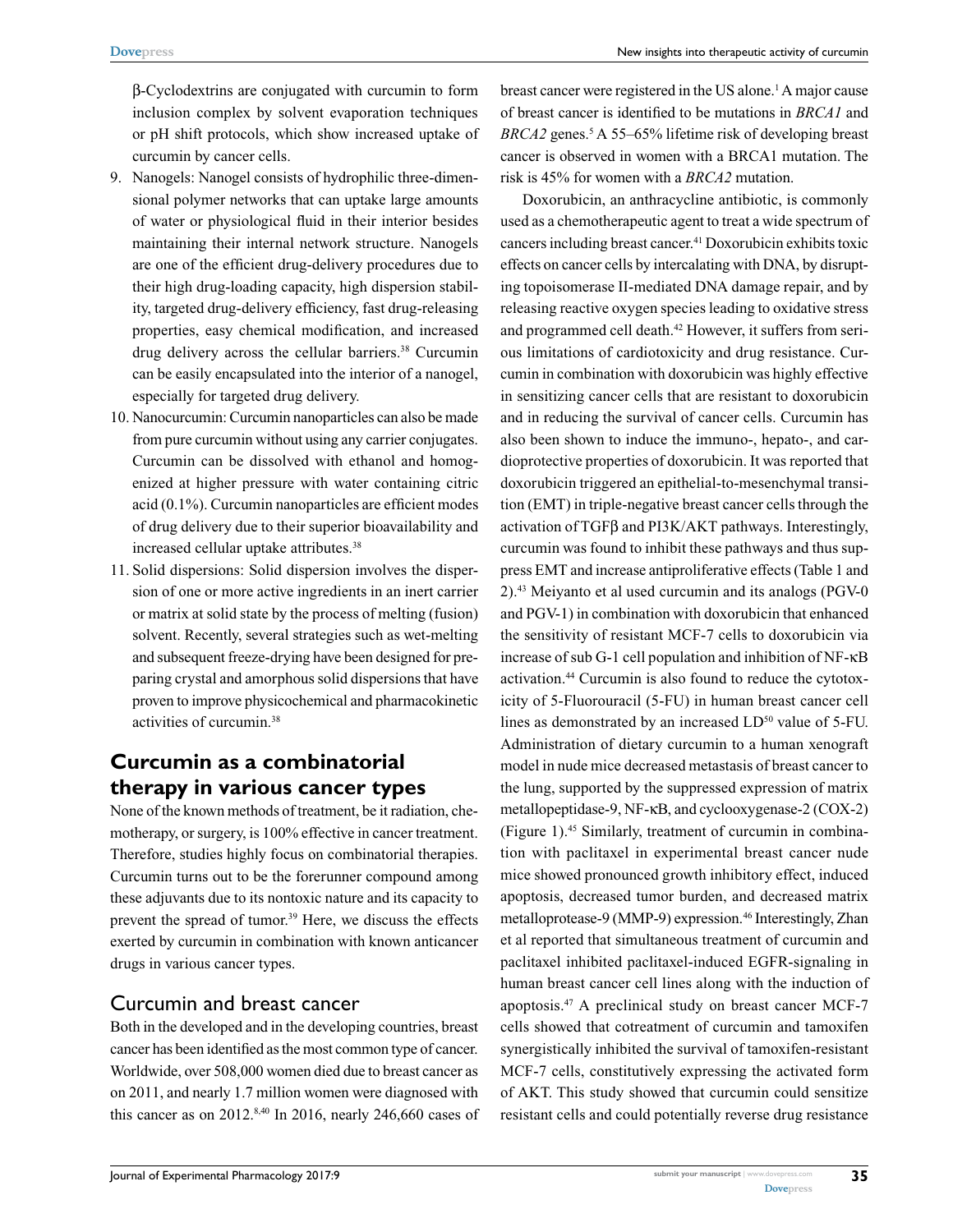(Table 1).48 Serasanambati et al observed that 20 µM of curcumin enhanced the anticancerous effects of gemcitabine on MCF-7 and MDA-MB-231 breast cancer cells by suppressing gemcitabine-induced NF-κB activation by 80%, inducing apoptosis, and by decreasing cell proliferation.<sup>49</sup> Recent studies proved that combined treatment of curcumin and mitomycin-C sensitized human breast cancer MCF-7 cells to mitomycin C-mediated antiproliferative activity and reduced mitomycin-C-associated adverse effects through the ERK/p38MAPK pathway.50,51 Bayet-Robert et al evaluated curcumin in combination with "docetaxel" in advanced and metastatic breast cancer patients in an open-label phase-I dose-escalation trial and came up with promising results to use curcumin as an adjuvant in breast cancer.<sup>52</sup>

#### Curcumin and colorectal cancer

Colorectal cancer develops in the colon or rectum. Old age, lifestyle, and genetic causes, in a small percentage of patients, are some of the major factors that cause colorectal cancer.8 Colorectal cancer is the third most common type of cancer in the world, comprising of almost 10% of the reported cases of cancer globally.<sup>53</sup> Antimetabolites such as capecitabine, 5-FU, floxuridine, and gemcitabine that interfere with the DNA synthesis resulting in the initiation of apoptosis and apoptotic cell death are used in the treatment of colorectal and gastrointestinal cancers. 5-FU is converted into fluorodeoxyuridine monophosphate inside cells that forms a stable complex and irreversibly inhibits thymidylate synthase (TS).This inhibits dTMP production thereby resulting in an imbalance in the ratio of deoxynucleotides and subsequent faulty DNA repair. However, resistance toward 5-FU has been observed in case of increased expression of TS, enhanced activity of deoxyuridine triphosphatase, and overexpression of antiapoptotic proteins (Bcl-2, Bcl-xL, Mcl-1).<sup>54</sup> But curcumin enhanced 5-FU-induced expression of proapoptotic proteins (caspase-8, -9, -3, PARP, and BAX) and simultaneously it downregulated antiapoptotic (BCL-xL) and proliferative (cyclin D1) proteins leading to cell death (Table 1). Combined treatment of curcumin and 5-FU in chemoresistant colorectal cancer cells mediated apoptosis of resistant cells (Figure 1).<sup>55</sup> Curcumin-mediated chemosensitization was shown to be effective through the upregulation of miRNA that induced the suppression of EMT in 5-FU-resistant colorectal cancer cells.<sup>56</sup> Experiments conducted on intestinal tumors in C57BL/6J-Min/+ (Min/+) mice showed that curcumin is capable of regulating lymphocyte-mediated immune function.<sup>57</sup> Furthermore, after treatment with curcumin, the levels of COX-2 protein

expression demonstrates the retardation of adenoma development in mouse intestines.58

Gastric cancer, also known as stomach cancer, develops at the lining of the stomach. The most common cause of stomach cancer, which accounts for more than 60% of cases, is identified as infection by the bacterium *Helicobacter pylori*. 59 Globally, stomach cancer is the fifth leading cause of cancer and accounts for 7% of all cancer cases. It causes 9% of deaths worldwide and is the third leading cause of death due to cancer.8 5-FU or 5-FU plus oxaliplatin (FOLFOX) are considered standard therapy for stage-II and stage-III gastric cancers. However, this treatment does not eliminate all the cancer cells, thus leading to cancer recurrence. Recently, Patel et al examined the effect of curcumin on FOLFOX chemotherapy to target chemoresistant cells.<sup>60</sup> They evidence that FOLFOX resistance in gastric and colon cancer cell lines is mediated by marked activation of IGF-1R and by a moderate increase in EGFRs and v-erb-b2 erythroblasts leukemia viral oncogene homolog 2 (HER-2), v-AKT murine thymoma viral oncogene homolog-1 (AKT), COX-2, and cyclin-D1. Curcumin combination reduced the survival of FOLFOX resistant cells by inhibiting aforementioned genes.<sup>60</sup> Similar adjuvant approach was adopted for gastric cancer cells, which inhibited the proliferation and induced apoptosis of BGC-823 cells.<sup>61</sup> In vitro curcumin induced JNK, p38MAPK, and AP-1 transcriptional activities (Table 2). At the same time, curcumin inhibited neurotensin-mediated activator protein-1, NF-kB activation, Ca2+ mobilization, PGE-2, and EGFR. It downregulated *COX-1* and *-2*, *MMP-2* and *-9*, *IL-8* gene induction, and colon cancer cell migration.8,62 Curcumin also significantly reduced benzopyrene-induced stomach papillomas in mice. It has also been reported that curcumin reduces the progression of gastric cancer in rats and inhibits MNNG-induced duodenal tumor in mice.<sup>63</sup> In rats with colonic tumor, administration of curcumin, sulindac, and PEMC decreased the progression of cancer and also induced apoptosis.63 A recent study indicated that cotreatment with curcumin and catechin or curcumin and celecoxib respectively caused significant inhibition of DMH-induced colon carcinogenesis and colorectal cancer in rats.64 Six patients with stomach intestinal metaplasia were included in a phase-I clinical trial and treated with 0.5–12 g/ day of curcumin for 3 months. The results showed that one out of the six patients had histologic improvement in precancerous lesions after treatment.8,59,63 These results suggest that adjuvant chemotherapy is recommended with FOLFOX to enhance treatment efficacy, to reduce recurrence, and to prolong survival period.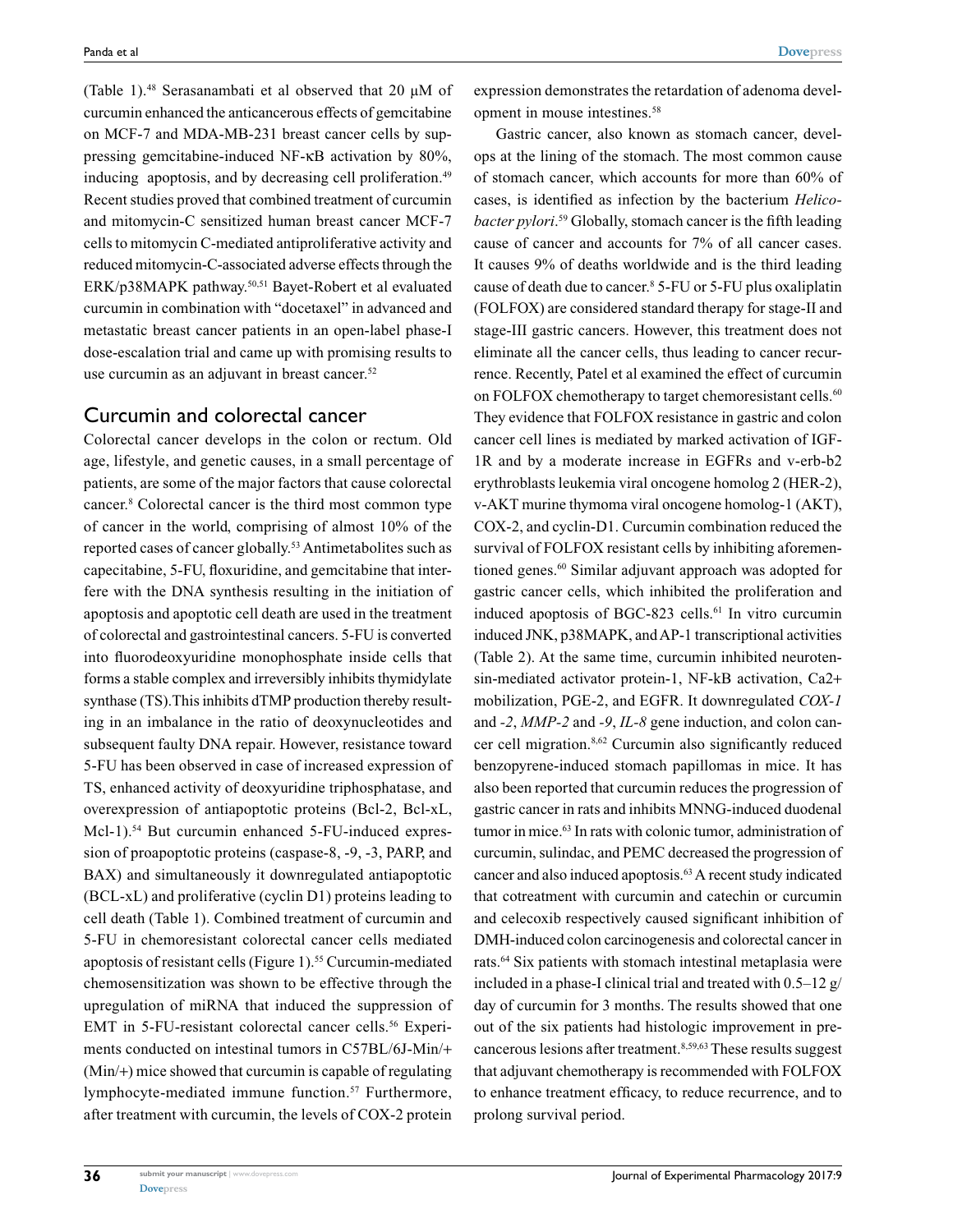### Effect of curcumin on leukemia and lymphoma

Leukemia is a group of cancers that after beginning in the bone marrow causes an abrupt increase in the number of abnormal white blood cells (WBCs) in the blood. These abnormal WBCs, known as blasts or leukemia cells, are not fully developed. Primarily, four types of leukemia are observed – acute lymphoblastic leukemia, acute myeloid leukemia (AML), chronic lymphocytic leukemia (CLL), and chronic myeloid leukemia (CML) – along with some less common types.<sup>8</sup> In 2012, nearly 352,000 people were diagnosed with leukemia globally and 265,000 people died.<sup>5,8</sup> Leukemia is the most common type of cancer in children. However, AML and CLL are most common in adults constituting almost 90% of all leukemias being diagnosed in adults. Methotrexate (MTX), an antimetabolite and antifolate drug, is being used for the treatment of leukemia. However, MTX therapy is associated with serious toxic effects caused by multiple factors like impaired uptake, enhanced drug efflux, alteration of target enzymes and enhanced cellular pools of folate, thus limiting its use in leukemic cells.<sup>65,66</sup> Of this, impaired transmembrane uptake is been considered the most frequent cause of resistance to MTX.<sup>59</sup> It has been shown that curcumin increased the uptake of MTX and folic acid in KG-1 cells by upregulating folate receptor β-mRNA and protein levels. Also, curcumin significantly enhanced the cytotoxic activity of MTX.<sup>67</sup> Interestingly, a recent study reported that dual drug (curcumin+doxorubicin) loaded in a single nanoparticle formulation inhibited the development of drug resistance by inhibiting the gradual mRNA expression of MDR1 and Bcl-2 in CML blast-like K562 cells and thus prolonged the effect of doxorubicin inside the cells.<sup>68</sup> Curcumin inhibits cancer growth and apoptosis in T cell leukemia, HTLV-I-transformed T cell leukemia, MT-2, HuT-102, and SLB-1 cell lines, by dose-dependently downregulating JAK and STAT phosphorylation and by inhibiting cyclin D1, cdk1 Cdc25C, and XIAP and survivin expression (Table 2).<sup>59,69</sup> It blocks STAT5 activation in CML cells by blocking STAT5 mRNA expression and thereby suppressing the proliferation of WEHI-3b cells.<sup>45</sup> Curcumin has also been shown to cause telomerase II poisoning in TK-10 and UACC-62 cell lines, thereby causing DNA damage and initiating apoptosis process (Figure 1).<sup>70</sup> Curcumin when given to acute leukemia cells for 4 hours increases nitric oxide levels and inhibits Th1 cytokines in natural killer cells, thus leading to significant tumoricidal results.<sup>6,8,70</sup> Oral administration of curcumin (50–200 mg/kg) in nude mice has been reported to inhibit the development of leukemia (HL-60) cells-induced

xenografts as well as lymphoma (SGC7901) cells – induced xenografts.8,62,65 Curcumin inhibits the growth of B lymphoma cells both in vitro and in vivo by downregulating AKT activation and tyrosine kinase activity (Table 1).<sup>8,71,72</sup> Curcumin has also been shown to decrease Wnt1 gene expression in 35 out of the 70 samples obtained from child leukemia patients.<sup>71</sup>

#### Curcumin and lung cancer

Lung cancer is the uncontrolled growth of abnormal cells that begins in one or both lungs, usually in the cells that line the air passages. The two primary types of lung cancer are small cell lung carcinoma and non-small-cell lung carcinoma (NSCLC).59 Lung cancer is considered to be the most common cause of death due to cancer in men, and in case of women, it stands next to breast cancer. Globally, 1.8 million people were diagnosed with lung cancer in 2012 and 1.6 million people died.<sup>8</sup>

Treatment includes surgery, radiotherapy, and chemotherapy with drugs such as carboplatin, doxorubicin, gemcitabine, paclitaxel, vinorelbine, topotecan, and irinotecan. However, doxorubicin often faces the limitation of lesser uptake. To improve the stability and to codeliver doxorubicin slowly into the system, Wang et al developed methoxy poly(ethylene glycol)-poly(ε-caprolactone) (MPEG-PCL) micelles loaded with curcumin and doxorubicin (Cur-Dox/ MPEG-PCL), which improved antitumor responses in lung cancer model.73 Human xenograft model in nude mice when subjected to dietary curcumin treatment showed decreased metastasis of breast cancer to the lung due to a reduction in the expression of NF- $\kappa$ B, MMP-9, and COX (Table 1).<sup>5,7,8</sup> Curcumin has been shown to downregulate NAT activity and STAT1 activation (Table 2), thereby inhibiting cancer growth and inducing apoptosis in H1299 and A549 cells (Figure 1).<sup>74</sup> Use of curcumin as an adjuvant in chemotherapy is further affirmed by the fact that it not only reduces the invasive properties of CL1-5 cells but also inhibits the proliferative properties of NCI-H460 and -H520 cells.<sup>8,62,74</sup>

Cisplatin or carboplatin when used in the treatment of NSCLC often give rise to cisplatin-resistant lung cancer cells (A549) that acquire EMT phenotype and invasiveness. Curcumin augmented the cell proliferation inhibitory activity and promoted the apoptotic activity of cisplatin (DDP) in DDP-resistant lung adenocarcinoma cells.<sup>7,8,63</sup> Baharuddin et al studied the effect of curcumin on double-positive (CD166+/EpCAM+) cell subpopulation in NSCLC cell lines (A549 and H2170), and they found that curcumin sensitized those cell population to cisplatin treatment by downregulating cyclin D1 and activating p21/Apaf/caspase-9 pathway.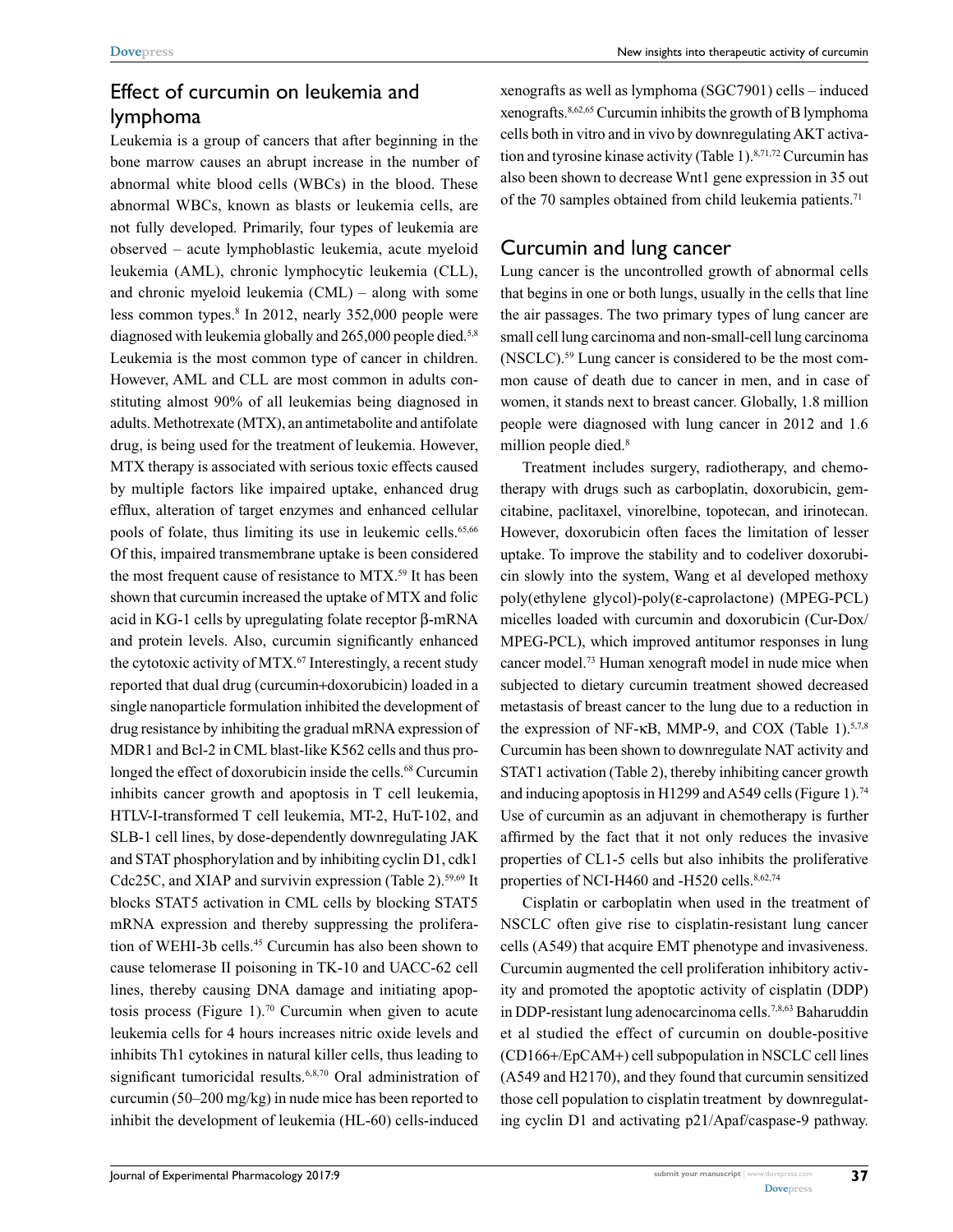Therefore, double-positive cell subpopulation when treated with a combination of curcumin and cisplatin induced cell cycle arrest resulting in the initiation of the intrinsic apoptotic pathway.75 These results have led clinicians to consider curcumin as an adjuvant in chemotherapeutic approaches.

#### Curcumin and cervical cancer

Uterine cancer is an uncontrolled malignant growth of cells in uterine tissues. Uterine cancer can be of various types depending upon the site of its origin in the uterus. Cervical cancer is the most frequent among them and is considered the second most common cancer among the women of the developing world.5,7 In more than 90% of cases, uterine cancer is caused by human papillomavirus (HPV), while other factors such as smoking and birth control pills are also considered risk factors. Globally, 528,000 cases of cervical cancer were reported in 2012 with  $266,000$  deaths.<sup>4,6,8</sup> This makes cervical cancer the fourth most common cancer and the fourth most common cause of death due to cancer in women.<sup>6,8,39</sup> Treatment most commonly involves a combination of chemotherapeutic drugs such as hycamtin, cisplatin, and paclitaxel.

Taxol is the drug of choice for breast, cervical, and epithelial ovarian cancers. However, the success of paclitaxel therapy is limited due to associated neuro- and myelotoxicities and development of drug resistance.<sup>76</sup> Bava et al<sup>77</sup> investigated the synergistic pathways of curcumin and paclitaxel and reported that curcumin downregulated taxol-induced NF-κB activation and phosphorylation of serine/threonine kinase AKT in cervical cancer cells (Table 1).<sup>59</sup> However, it was found that even though curcumin reduces the harmful side effects of taxol, it did not inhibit taxol-induced tubulin polymerization and cyclin-dependent kinase Cdc2 activation in cervical cancer.<sup>77</sup> The study also hinted at the possibility of involvement of other pathways induced by paclitaxel that may lead to the activation of NF-κB (otherwise downregulated by curcumin). It showed the upregulation of paclitaxel-induced survivin by AKT, independent of NF-κB.77 Collectively, these studies suggest that curcumin acts as a potent chemosensitizer to paclitaxel therapy.

Cisplatin has been widely used in the treatment of testicular, ovarian, bladder, colorectal, and cervical cancers. However, cisplatin chemotherapy is disappointing in cervical cancer due to the development of drug resistance. Also, EMT was found to play an important role in cisplatin-resistant ovarian cancers in human patients as is evident from the upregulation of EMT transcription factors slug, snail, twist2, zeb2, and mesenchymal marker vimentin.78 One of the few studies that focused on the effect of curcumin in uterine cancers has shown that curcumin is capable of downregulating Ets-1 and BCL-2 (Table 2) expression and as a result it can induce apoptosis against endometrial cancer cell line (Figure 1). $8,63$ The sensitivity of vinblastine, etoposide, and mitoxantrone was found to increase in drug-resistant human cervical cell lines when they came in contact with THC, a major metabolite of curcumin.<sup>7,8,63</sup> In a phase-I clinical study, one out of four patients with uterine cervical intra-epithelial neoplasms showed histological improvements when they were treated with a daily  $0.5-12$  g dose of curcumin for 3 months.<sup>7,8,63,66</sup>

#### Curcumin and oral cancer

Oral cancer or mouth cancer falls under the group of head and neck cancer and is defined as any malignant cell growth in the oral cavity. Globally, in 2013, 135,000 people died of oral cancer.<sup>1</sup> Oral cancer represents only 2–4% of cancers diagnosed every year in the US.1,8,39 Strong risk factors for oral cancer include chewing betel. In India where such practice is common, oral cancer represents up to 40% of all cancers, which is in stark contrast with US and UK where the maximum rate of oral cancer is  $4\%$ .<sup>5,8</sup>

Studies have shown that curcumin synergistically acts with epigallocatechin-3-gallate, which is a G2 phase blocker and results in growth inhibition in in vitro oral cancer cell lines.<sup>8,63,79</sup> It has also been shown that treatment with curcumin not only increases the expression and function of cytochrome P450 (CYP) 1A1 and CYP1B1 in (Table 2) SCC-25 but also causes hindrance in growth and DNA synthesis in oral cancer cell line SCC-25 (Figure 1).5,79,80 A recent study demonstrated that curcumin when given to SCC-25 was able to inhibit tobacco-induced NF-ҟB activation and COX-2 expression, thus resulting in the apoptosis of malignant cells (Table 1).59,80 An in vitro experiment on SCC-25 cells showed that curcumin has radiotherapy sensitizing effects on oral cancer cells.59,80 A phase-I clinical trial conducted in oral cancer patients using curcumin at a dose of 0.5–12 g/day for 3 months showed histological improvements in precancerous lesions in 29% of patients.<sup>8,59,63</sup> Besides this, an early clinical study described a decrease in pain, exudates, itching, and lesion size upon application of curcumin ointment in oral cancer patients.<sup>5,8,63</sup>

# **Curcumin and novel treatment in CSC sensitization**

Over the past decade, there has been a growing body of evidence supporting the concept that tumor is driven by a minor subpopulation of self-renewing CSCs. It was first identified in the hematopoietic system and subsequently in a variety of solid tumors including the brain, breast, colon, prostate, and others.<sup>81</sup> Till now, the traditional methods of treatment have been overlooking this issue, and the drug targets are mainly the non-CSC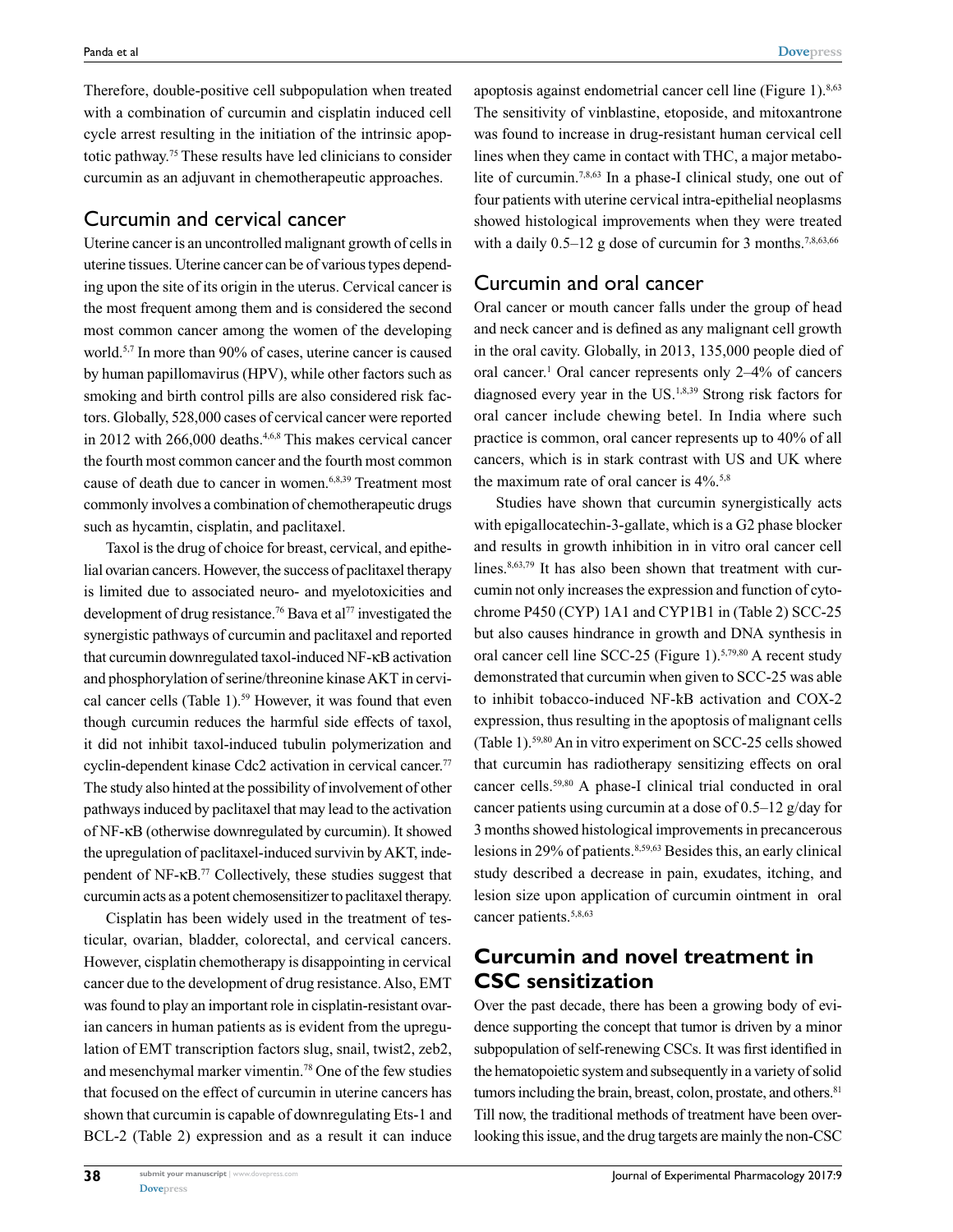**Table 1** Different pathways of various cancers regulated by curcumin as an adjuvant

| Serial<br>no. | Types of<br>cancer              | Pathways affected by curcumin                            |                                                         | Drugs normally given                                  | <b>References</b>                 |  |
|---------------|---------------------------------|----------------------------------------------------------|---------------------------------------------------------|-------------------------------------------------------|-----------------------------------|--|
|               |                                 | <b>Upregulated</b>                                       | <b>Downregulated</b>                                    | in combination                                        |                                   |  |
| Τ.            | Breast cancer                   | p53-dependent BAX pathway,<br>mitotic spindle disruption | LOX pathway, MMP-9 pathway,<br>and metastasis           | Doxorubicin, brentuximab,<br>carboplatin, vinblastine | 8,59,63,89-95                     |  |
| 2.            | Lung cancer                     | P21/Apaf/caspase 9 pathway of<br>apoptosis               | STATI, NAT pathway, and<br>FPTase-mediated cell growth  | Gemcitabine, topotecan,<br>pertuzumab                 | 8,59,63,74,95-99                  |  |
| 3.            | Colorectal cancer               | JNK, p38MAPK pathway,<br>TRAIL-induced apoptosis         | Notch I pathway,<br>COX-2-mediated cell renewal         | 5-Fluorouracil, trastuzumab                           | 8,59,62,63,99-105                 |  |
| 4.            | Leukemia                        | Caspase-3 and -8, P27 KIP-1<br>pathway                   | Cyclin D and NF-KB-mediated cell<br>division            | Methotrexate, bosutinib                               | $8,59,63,106 - 110,$<br>Ш         |  |
| 5.            | Prostate cancer                 | BIM-mediated apoptosis, BAX<br>pathway                   | NF-KB-induced growth, AKT<br>pathway, and cell division | Vinorelbine, cobimetinib                              | $8,59,62,112-117,$<br>118         |  |
| 6.            | Cervical and<br>uterine cancers | <b>BAD-mediated apoptosis</b>                            | ETS-1 production, NF-KB, and<br>AP-1 pathways           | Cisplatin, carboplatin                                | 8,59,62,119-123                   |  |
| 7.            | Oral cancer                     | P450 pathway and apoptosis                               | COX-2 pathway and cell renewal                          | Radiation, faslodex                                   | 8,59,62,80,124,125                |  |
| 8.            | Lymphoma                        | BAX and BIM pathways                                     | JAK-STAT, tyrosine kinase, and<br>AKT pathways          | Doxorubicin, methotrexate                             | 8,59,62,113,<br>$126 - 128$ , 111 |  |

**Abbreviations:** COX, cyclooxygenase; MMP, matrix metalloprotease; LOX, lipoxygenase; TRAIL, TNF-related apoptosis-inducing ligand; NAT, arylamine N-acetyltransferase; NF-kB, nuclear factor-kappa B; AP-1, activating protein1; STAT, signal transducers and activators of transcription; FPTase, farnesyl protein transferase; JAK, janus kinase; JNK, c-jun N-terminal kinase; MAPK, mitogen-activated protein kinase.

| Table 2 Different pathways of various cancers regulated by curcumin alone |  |  |  |
|---------------------------------------------------------------------------|--|--|--|
|---------------------------------------------------------------------------|--|--|--|

| <b>Types of cancers</b> | Signaling pathways effected                                                                                                        | <b>References</b> |
|-------------------------|------------------------------------------------------------------------------------------------------------------------------------|-------------------|
| Breast cancer           | Upregulation of p53 and BAX, cyclin D1, and mitochondrial release of cytochrome c                                                  |                   |
| Lymphoma                | Inhibits both NF-KB and STAT3 activation, thereby inhibiting BCL-2, BCL-xL, cFLIP, XIAP, c-IAP1,<br>survivin, c-MYC, and cyclin D1 | 5,8,130,131       |
| Prostate cancer         | Upregulation of the expression of TRAIL-RI/DR4, TRAILR2/DR5, BAX, BAK, p21/WAF1, and p27/KIP-1                                     | 5,8,132           |
| Cervical cancer         | Upregulation of proapoptotic BAX, AIF, release of cytochrome c, and caspase-3 and -9 activities                                    |                   |
|                         | Downregulation of antiapoptotic BCL-2, BCL-xL                                                                                      |                   |
| Leukemia                | Inhibition of serine/threonine protein kinase and AKT pathway                                                                      | 5,8,111           |
| Lung cancer             | Activation of caspase-3 and caspase-9                                                                                              | 5,8,134           |
| Colorectal cancer       | Downregulation of COX-2 and inhibition of PGE2 synthesis                                                                           | 5,105             |

cancer cells.81,82 The CSCs that are capable of surviving despite treatment by chemotherapy and radiation often lead to a recurrence of cancer in the treated patients. Therefore, development of therapeutic strategies that specifically target CSCs has long been an important goal in research, as that might ensure the to prevention of relapse of cancer in the treated patients.

However, recent studies in the field of cancer have shown that various adjuvants when given with traditional chemotherapeutic agents might target CSCs along with other cancer cells. Curcumin has still now been proved to be the most efficient of these adjuvants, which when given in combination with dasatinib was capable of inhibiting cellular growth, invasion, and colonosphere formation and also capable of reducing CSC population as proven by the decreased expression of CSC-specific markers.<sup>81,83</sup> Curcumin also inhibited signal transducer and activator of transcription-3 (STAT3) phosphorylation, cell viability, and tumor sphere formation in colon CSCs.<sup>6,8,81</sup> Another report recently highlighted the fact that curcumin in combination with piperine also was able to target breast CSCs.<sup>84</sup>

Like normal stem cells, CSCs may utilize many of the same signaling pathways including Wnt, Notch, and Hedgehog pathways. Curcumin is capable of exerting a variety of anticarcinogenic effects both in vivo and in vitro and, therefore, can inhibit many signaling pathways that can alter the stemness of a cell. Emerging evidence from around the globe suggests that curcumin can exert its anticarcinogenic effects by targeting CSCs by disrupting stem cell signaling pathways.<sup>85</sup>

The molecular mechanisms through which curcumin can exert its effect on the CSCs are as follows: 1) signaling pathways, including Wnt/β-catenin, Sonic Hedgehog, Notch, and PI3K/AKT/mTOR, and 2) EMT at multiple levels. These facts emphasize that curcumin can act as a chemosensitizer which makes CSCs now sensitive toward anticancer therapy. Therefore, treatment with a combination of an anticancer agent along with curcumin could be much more effective than that with anti-cancer agent alone.<sup>86</sup> This potential treatment modality using curcumin as an adjuvant can be further developed by utilizing more effective drug-delivery system like nano molecules, which can open a new avenue to prevent cancer and its relapse.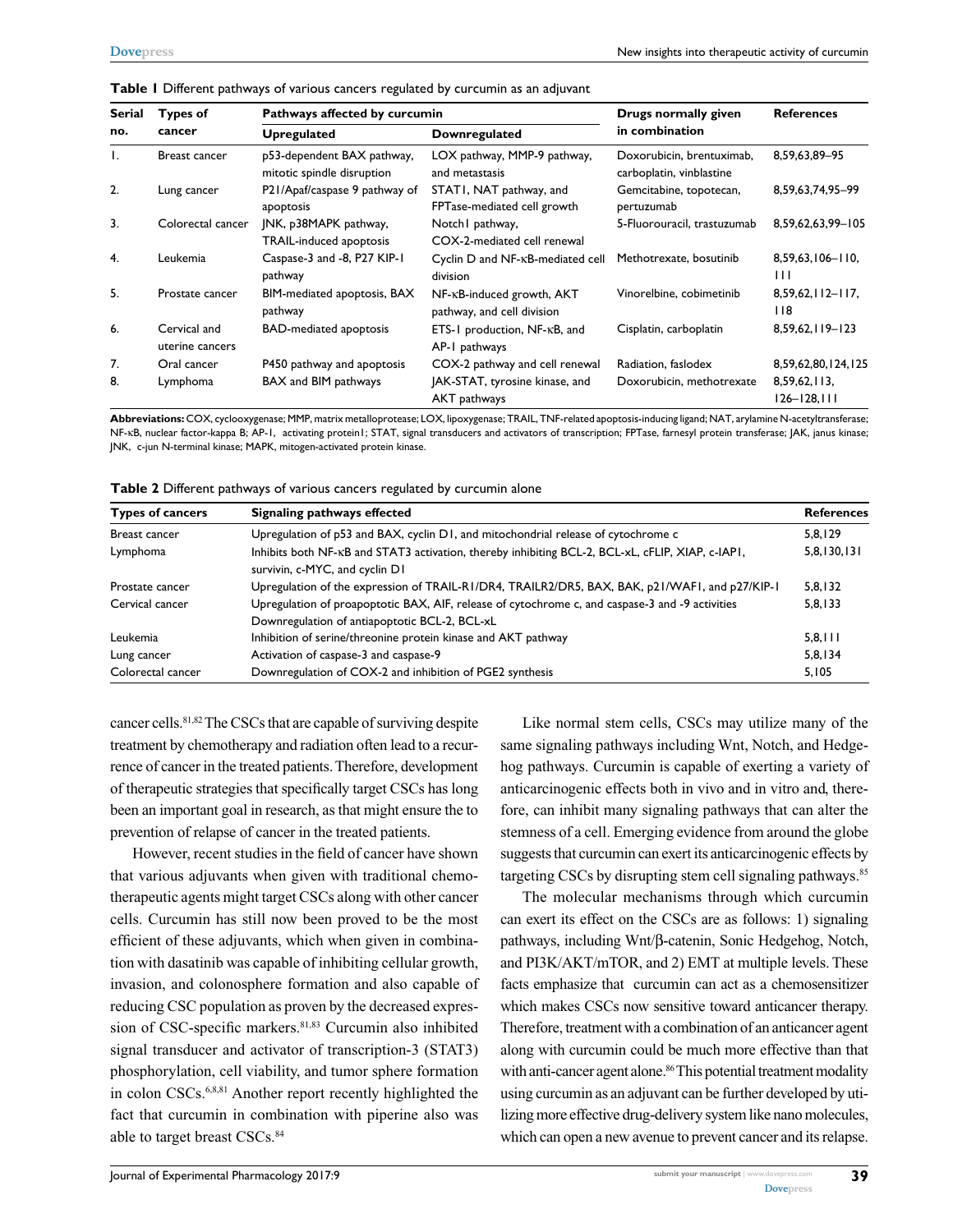

**Figure 1** Effect of curcumin on various cellular pathways of different types of cancer. **Abbreviations:** MMP, matrix metalloproteinase; COX, cyclooxygenase.

# **Curcumin in clinical trials and human treatment**

Clinical trials using curcumin and its combination against cancer are still in their infancy. However, in response to the recent in vitro and in vivo studies conducted in various research laboratories worldwide, chemopreventive and other therapeutic effects of curcumin, a number of clinical trials have been approved that target the pharmacokinetics, safety, and efficacy of curcumin in different types of cancer. Other new methods and combination of curcumin treatment are currently ongoing across the world. The first clinical trial of curcumin as an anticancerous molecule was conducted in 1987 by Kuttan et al in patients with external cancerous lesions.17 Since then curcumin has been used alone or in combination in some clinical trials. Some of these clinical trials where curcumin has been used to treat cancer patients have reported certain encouraging and successful results. The most successful results were found in patients with pancreatic cancer, external cancer lesions, and postsurgery inflammation.87 Recent clinical trials have also reported antitumor activities in neoplastic diseases such as colon cancer, myeloma, and gastric cancer. Current trials focus on ovarian, breast, lung, and oral cancers. Some of the recent, completed, and ongoing clinical trials of curcumin in the treatment of different types of cancer are summarized in Table 3.88

# **Curcumin in therapy: challenges and future scope**

Being a nontoxic, highly antioxidant, and anti-inflammatory agent, curcumin has been demonstrated to possess multifaceted therapeutic and pharmacologic effects. These effects of curcumin have not only consolidated its use as a preventive and therapeutic agent against cancer but also have paved way for its use as an anti-inflammatory agent to combat reactive oxygen species and inflammation in the human body.<sup>8</sup> The targets of curcumin include an array of molecules such as enzymes, cytokines, growth factors and their receptors, and even proteins that act as regulators of apoptosis and cell proliferation.39 Though numerous studies across the world have validated the role of curcumin in different animals, further human studies are needed to confirm these validations.

The process of drug development is extremely expensive, filled with hurdles, and also includes a wide chance for failure. Developing a curcumin-based drug is not easy either and the task of drug development becomes more challeng-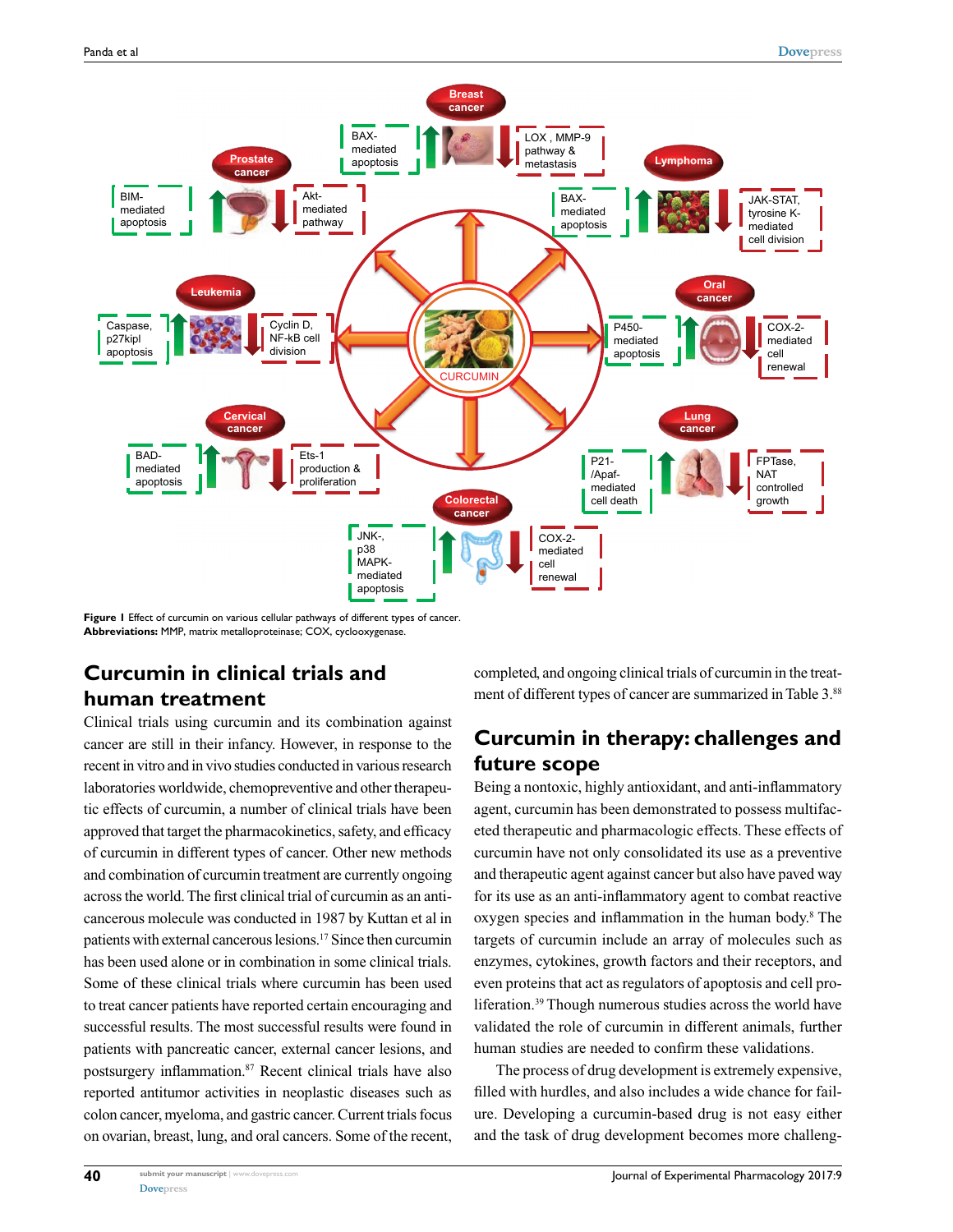| Serial | Cancer type                                        | Trial     | Trial                                                                                                                      | Location                                                    | <b>Identifier</b> | Last    |
|--------|----------------------------------------------------|-----------|----------------------------------------------------------------------------------------------------------------------------|-------------------------------------------------------------|-------------------|---------|
| no.    |                                                    | condition |                                                                                                                            |                                                             | no./ref*          | updated |
| I.     | Breast cancer                                      | Completed | Curcumin for the prevention of<br>radiation-induced dermatitis in<br>breast cancer patients                                | University of Rochester                                     | NCT01042938       | 2013    |
| 2.     | Cervical cancer                                    | Completed | Effect of curcumin addition to standard<br>treatment on tumur-induced<br>inflammation in endometrial carcinoma             | University Hospital,<br>Gasthuisberg                        | NCT02017353       | 2016    |
| 3.     | Pancreatic cancer                                  | Completed | Trial of curcumin in advanced<br>pancreatic cancer                                                                         | M.D. Anderson Cancer<br>center                              | NCT00094445       | 2014    |
| 4.     | Head and neck<br>cancer (including<br>oral cancer) | Completed | Curcumin biomarker trial in head<br>and neck cancer                                                                        | Louisiana State University<br><b>Health Sciences Center</b> | NCT01160302       | 2016    |
| 5.     | Colon cancer                                       | Completed | Curcumin for the prevention of colon<br>cancer                                                                             | University of Michigan<br><b>Cancer Center</b>              | NCT00027495       | 2013    |
| 6.     | Prostate cancer                                    | Completed | Radiosensitizing and radioprotective<br>effects of curcumin in prostate cancer                                             | Shahid Beheshti University<br>of Medical Sciences           | NCT01917890       | 2016    |
| 7.     | Breast cancer                                      | Completed | Prophylactic topical agents in patients<br>with non-inflammatory breast cancer<br>or breast cancer in situ (Curcumin-II)   | <b>National Cancer Institute</b><br>(NCI)                   | NCT02556632       | 2016    |
| 8.     | Gastric cancer                                     | Ongoing   | Curcumin in preventing gastric<br>cancer in patients                                                                       | National Cancer Institute<br>(NCI)                          | NCT02782949       | 2016    |
| 9.     | Colon cancer                                       | Ongoing   | Curcumin in combination with 5-FU<br>for colon cancer                                                                      | Baylor Research Institute                                   | NCT02724202       | 2016    |
| 10.    | Cervical cancer                                    | Ongoing   | Topical curcumin for precancer<br>cervical lesions                                                                         | <b>Emory University</b>                                     | NCT02944578       | 2016    |
| Н.     | Lymphoma                                           | Ongoing   | Curcumin and cholecalciferol in treating<br>patients with chronic lymphocytic<br>leukemia or small lymphocytic<br>lymphoma | <b>National Cancer Institute</b><br>(NCI)                   | NCT02100423       | 2016    |
| 12.    | Breast cancer                                      | Ongoing   | Docetaxel with or without curcumin<br>in treating patients with breast cancer                                              | Centre Jean Perrin                                          | NCT00852332       | 2016    |
| 13.    | Lung cancer                                        | Ongoing   | Cohort trial of curcumin plus tyrosine<br>kinase inhibitors (TKIs) for EGFR-mutant<br>advanced NSCLC                       | Lady Davis Institute                                        | NCT02321293       | 2016    |
| 14.    | Breast cancer                                      | Ongoing   | Phase-II study of curcumin vs placebo<br>for chemotherapy-treated breast cancer<br>patients undergoing radiotherapy        | <b>Emory University</b>                                     | NCT01740323       | 2016    |

#### **Table 3** Recent clinical trials using curcumin as an anticancer agent

**Note:** [\\*www.clinicaltrials.gov](www.clinicaltrials.gov).

**Abbreviations:** 5-FU, 5-fluorouracil; NSCLC, non-small-cell lung carcinoma.

ing due to its poor absorption and low bioavailability rates.7 Though studies regarding the process of drug development in curcumin are still in early stages, many clinical trials are currently focusing on using curcumin as an adjuvant or as a therapeutic agent in the prevention and in the treatment of cancer.87 These clinical trials and abundant studies conducted worldwide not only indicate the tremendous potential of curcumin regarding cancer therapy but also show the picture of a near future where curcumin can be a key weapon in the never-ending war against cancer.

#### **Conclusion**

Cancer still remains undefeated in the history of mankind with an annual death rate of over a million globally. Thus, new methods of combating the disease are emerging from the various research work being done all over the world. Curcumin is a boon in the phase of new discovery as it specifically targets cancer cells and is nontoxic to other body cells. As we have seen in this review, curcumin acting as an adjuvant with other chemotherapeutic drugs is capable of not only preventing the relapse of cancer but also decreasing tumor mass and cancer progression.5,6 However, in this success story of curcumin, there also lies the fact that the bioavailability of curcumin is very less. To combat this problem, new approaches are being formulated such as production of nanocurcumin. There have also been cases where curcumin is seen to affect the immune system, thereby decreasing the tolerance to cancer, but the exact molecular mechanisms of such processes are yet to be explored.8 Curcumin has been also shown to effect microRNAs and other epigenetic modifiers of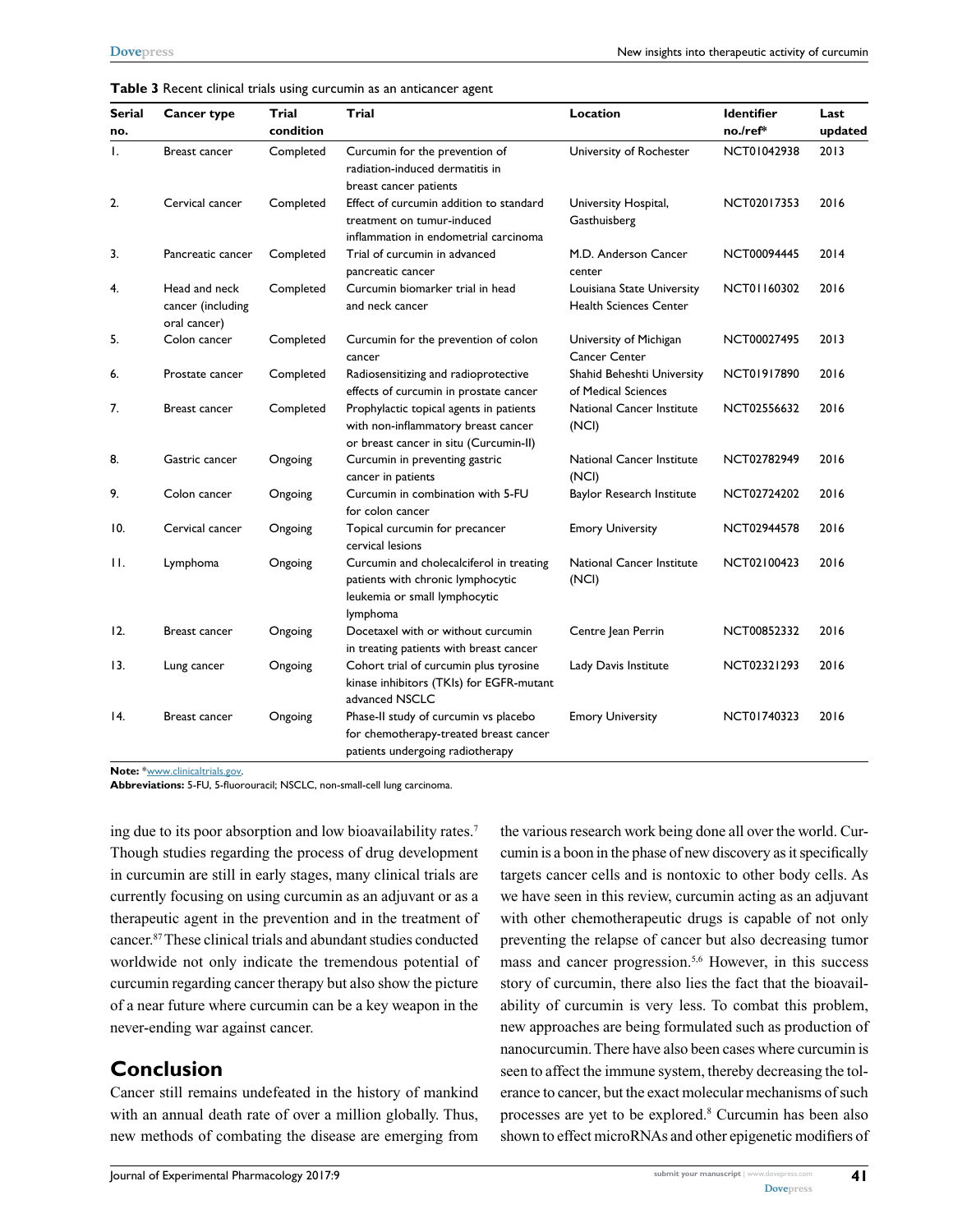the cell thereby reducing the progression of cancer, although the intricate regulation by curcumin on epigenetic modifiers is still not elucidated. The discovery of better ways of increasing bioavailability of curcumin and the pathways by which it alters the epigenetic modifiers and immune system<sup>39</sup> will not only increase our knowledge but also provide better insights as to how curcumin can be used as an adjuvant. Thus, the future prospect of research on curcumin is going to be a very exciting field of research for the coming decades and will provide us with better mechanisms of utilizing curcumin as an adjuvant and maybe as a mainstream drug against cancer in the near future.<sup>59,81</sup>

# **Acknowledgments**

Authors are thankful to Sreeparna Chakraborty of Bose Institute for editorial assistance of the manuscript. This work was supported by research grants from the Department of Science and Technology, Government of India.

### **Author contributions**

All authors contributed toward data analysis, drafting and critically revising the paper and agree to be accountable for all aspects of the work.

### **Disclosure**

The author reports no conflicts of interest in this work.

#### **References**

- 1. National Cancer Institute [database on the Internet]. Bethesda, MD: Cancer Statistics. Available from: https://www.cancer.gov/aboutcancer/understanding/statistics. Accessed April 3, 2016.
- 2. Howlader N, Noone AM, Krapcho M, et al. SEER Cancer Statistics Review, 1975–2013, Bethesda, MD: National Cancer Institute. Available from: [http://seer.cancer.gov/csr/1975\\_2013/,](http://seer.cancer.gov/csr/1975_2013/) based on November 2015 SEER data submission.
- 3. Hanahan D, Weinberg RA. The hallmarks of cancer. *Cell*. 2000;100(1): 57–70.
- 4. Nakano K, Vousden KH. PUMA, a novel proapoptotic gene, is induced by p53. *Mol Cell*. 2001:7(3);683–694.
- 5. Das T, Sa G, Saha B, Das K. Multifocal signal modulation therapy of cancer: ancient weapon, modern targets. *Mol Cell Biochem*. 2010; 336(1–2):85–95.
- 6. Bose S, Panda AK, Mukherjee S, Sa G. Curcumin and tumor immuneediting: resurrecting the immune system. *Cell Div*. 2015;10:6.
- 7. Sa G, Das T. Anti-cancer effects of curcumin: cycle of life and death. *Cell Div*. 2008;3:14.
- 8. Chakraborty S, Sarkar T, Roy D, Bhattacharya A, Chakraborty D, Sa G. Multi-edged sword against cancer: ancient exotic spice. *Indian J Physiol Allied Sci*. 2014;68(4):129–150.
- 9. Hossain DM, Bhattacharyya S, Das T, Sa G. Curcumin: the multi-targeted therapy for cancer regression. *Front Biosci (Schol Ed)*. 2012;4:335–355.
- 10. Aggarwal BB. Nuclear factor-kappaB: the enemy within. *Cancer Cell*. 2004;6(3):203–208.
- 11. Shukla S, Robey RW, Bates SE, Ambudkar SV. Sunitinib (Sutent, SU11248), a small-molecule receptor tyrosine kinase inhibitor, blocks function of the ATP-binding cassette (ABC) transporters P-glycoprotein (ABCB1) and ABCG2. *Drug Metab Dispos*. 2009;37(2):359–365.
- 12. Campbell FC, Collett GP. Chemopreventive properties of curcumin. *Future Oncol*. 2005;1(3):405–414.
- 13. Choudhuri T, Pal S, Das T, Sa G. Curcumin selectively induces apoptosis in deregulated cyclin D1-expressed cells at G2 phase of cell cycle in a p53-dependent manner. *J Biol Chem*. 2005;280(20): 20059–20068.
- 14. Bhattacharyya S, Mandal D, Sen GS, et al. Tumor-induced oxidative stress perturbs nuclear factor-kappaB activity-augmenting tumor necrosis factor-alpha-mediated T-cell death: protection by curcumin. *Cancer Res*. 2007;67(1):362–370.
- 15. Moos PJ, Edes K, Mullally JE, Fitzpatrick FA. Curcumin impairs tumor suppressor p53 function in colon cancer cells. *Carcinogenesis*. 2004;25(9):1611–1617.
- 16. Jee SH, Shen SC, Tseng CR, Chiu HC, Kuo ML. Curcumin induces a p53-dependent apoptosis in human basal cell carcinoma cells. *J Invest Dermatol*. 1998;111(4):656–661.
- 17. Kuttan R, Sudheeran PC, Josph CD. Turmeric and curcumin as topical agents in cancer therapy. *Tumori*. 1987;73(1):29–31.
- 18. Sinha D, Biswas J, Sung B, Aggarwal BB, Bishayee A. Chemopreventive and chemotherapeutic potential of curcumin in breast cancer. *Curr Drug Targets*. 2012;13(14):1799–1819.
- 19. Bishayee A. Cancer prevention and treatment with resveratrol: from rodent studies to clinical trials. *Cancer Prev Res (Phila)*. 2009;2(5):409–418.
- 20. Liu Y, Wu YM, Yu Y, et al. Curcumin and resveratrol in combination modulate drug-metabolizing enzymes as well as antioxidant indices during lung carcinogenesis in mice. *Hum Exp Toxicol*. 2015;34(6):620–627.
- 21. Narayanan NK, Nargi D, Randolph C, Narayanan BA. Liposome encapsulation of curcumin and resveratrol in combination reduces prostate cancer incidence in PTEN knockout mice. *Int J Cancer*. 2009; 125(1):1–8.
- 22. Garvin S, Ollinger K, Dabrosin C. Resveratrol induces apoptosis and inhibits angiogenesis in human breast cancer xenografts in vivo. *Cancer Lett*. 2006;231(1):113–122.
- 23. Seino M, Okada M, Shibuya K, et al. Differential contribution of ROS to resveratrol-induced cell death and loss of self-renewal capacity of ovarian cancer stem cells. *Anticancer Res*. 2015;35(1):85–96.
- 24. Kukreja A, Wadhwa N, Tiwari A. Therapeutic role of resveratrol and piceatannol in disease prevention. *J Blood Disord Transfus*. 2014;5(9): 1–6.
- 25. Wei L, Liu T, Wang HH, et al. Hsp27 participates in the maintenance of breast cancer stem cells through regulation of epithelial-mesenchymal transition and nuclear factor-kB. *Breast Cancer Res*. 2011;13(5):R101.
- 26. Devipriya S, Ganapthy V, Shyamaladevi CS. Suppression of tumor growth and invasion in 9,10 dimethyl benz (a) anthracene induced mammary carcinoma by the plant bioflavonoid quercetin. *Chem Biol Interact*. 2006;162(2):106–113.
- 27. Miles SL, McFarland M, Niles RM. Molecular and physiological actions of quercetin: need for clinical trials to assess its benefits in human disease. *Nutr Rev*. 2014;72(11):720–734.
- 28. Kotecha R, Takami A, Espinoza JL. Dietary phytochemicals and cancer chemoprevention: a review of the clinical evidence. *Oncotarget*. 2016;7(32):52517–52529.
- 29. Baumrucker CR, Schanbacher F, Shang Y, Green MH. Lactoferrin interaction with retinoid signaling: cell growth and apoptosis in mammarycells. *Domest Anim Endocrinol*. 2006;30(4):289–303.
- 30. Bhat-Nakshatri P, Goswami CP, Badve S, Sledge GW, Nakshatri H. Identification of FDA-approved drugs targeting breast cancer stem cells along with biomarkers of sensitivity. *Sci Rep*. 2013;3:2530.
- 31. Zeng X, Cai D, Zeng Q, et al. Selective reduction in the expression of UGTs and SULTs, a novel mechanism by which piperine enhances the bioavailability of curcumin in rat. *Biopharm Drug Dispos*. 2017;38(1): 3–19.
- 32. Niedzwiecki A, Roomi MW, Kalinovsky T, Rath M. Anticancer efficacy of polyphenols and their combinations. *Nutrients*. 2016;8(9).pii:E552. doi: 10.3390/nu8090552.
- 33. Patil VM, Das S, Balasubramanian K. Quantum chemical and docking insights into bioavailability enhancement of curcumin by piperine in pepper. *J Phys Chem A*. 2016;120(20):3643–3653.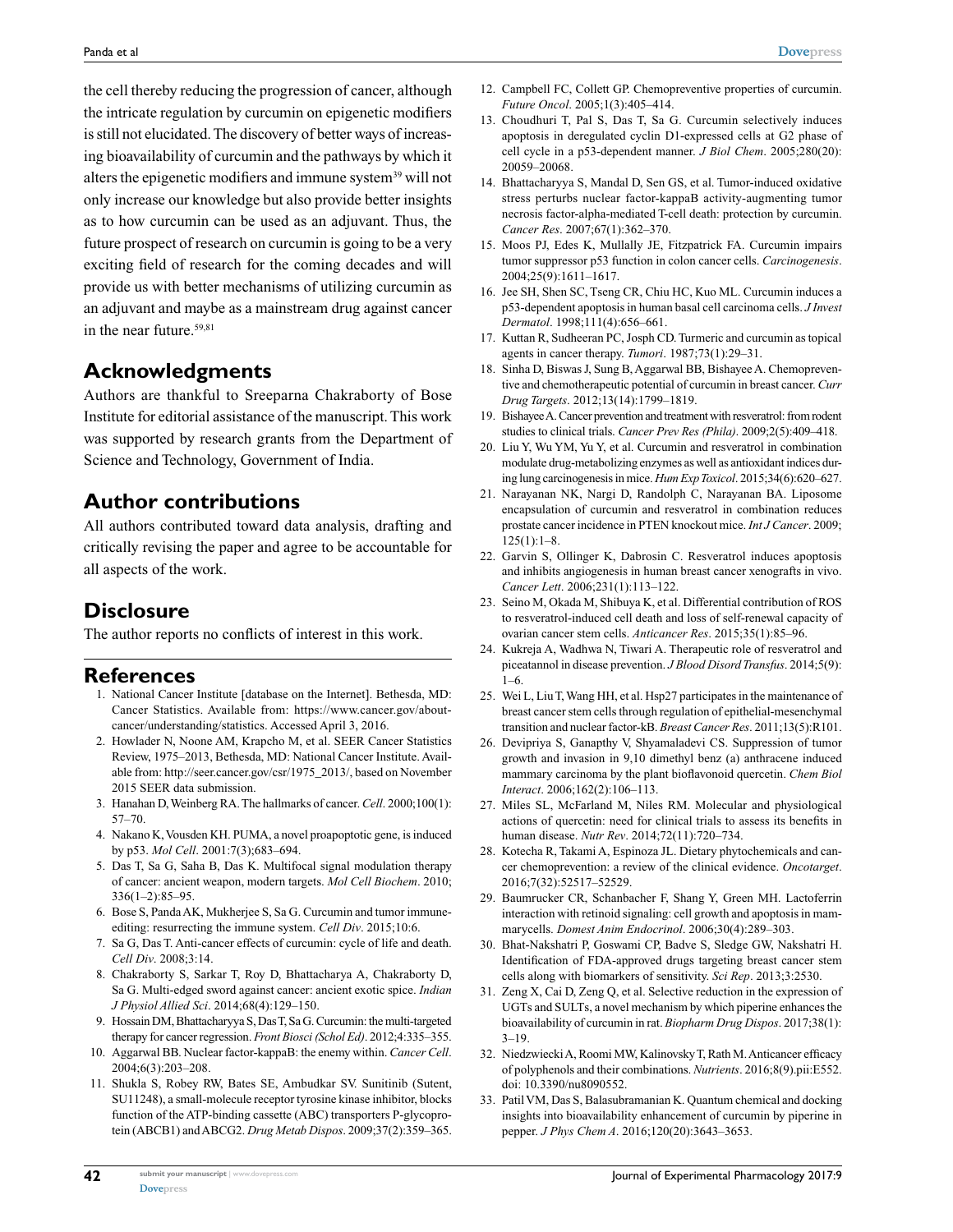- 34. Sak K. Chemotherapy and dietary phytochemical agents. *Chemother Res Pract*. 2012;2012:282570.
- 35. Pandit RS, Gaikwad SC, Agarkar GA, Gade AK, Rai M. Curcumin nanoparticles: physico-chemical fabrication and its in vitro efficacy against human pathogens. *Biotech*. 2015;5(6):991–997.
- 36. Yallapu MM, Jaggi M, Chauhan SC. Curcumin nanoformulations: a future nanomedicine for cancer. *Drug Discov Today*. 2012;17(1–2):71–80.
- 37. Wang S, Tan M, Zhong Z, Chen M, Wang Y. Nanotechnologies for curcumin: an ancient puzzler meets modern solutions. *J Nanomater*. 2011; 2011:1–8.
- 38. Bisht S, Feldmann G, Soni S, et al. Polymeric nanoparticle-encapsulated curcumin ("nanocurcumin"): a novel strategy for human cancer therapy. *J Nanobiotechnology*. 2007;5:3.
- 39. Panda AK, Bose S, Chakraborty S, Kajal K, Sa G. Intratumoral immune landscape: immunogenicity to tolerogenicity. *Austin J Clin Immunol*. 2015;2(1):1025.
- 40. World Health Organization. *Global Health Estimates*. Geneva: World Health Organization; 2013. Available from http://www.who.int/healthinfo/global\_burden\_disease/en/. Accessed July, 2016.
- 41. Thorn CF, Oshiro C, Marsh S, et al. Doxorubicin pathways: pharmacodynamics and adverse effects. *Pharmacogenet Genomics*. 2011; 21(7):440–446.
- 42. Razavi-Azarkhiavi K, Iranshahy M, Sahebkar A, Shirani K, Karimi G. The Protective Role of Phenolic Compounds Against Doxorubicininduced Cardiotoxicity: a Comprehensive Review. *Nutr Cancer*. 2016;68(6):892–917.
- 43. Chen WC, Lai YA, Lin YC, et al. Curcumin suppresses doxorubicininduced epithelial-mesenchymal transition via the inhibition of TGF-β and PI3K/AKT signaling pathways in triple-negative breast cancer cells. *J Agric Food Chem*. 2013;61(48):11817–11824.
- 44. Meiyanto E, Putri DD, Susidarti RA, et al. Curcumin and its analogues (PGV-0 and PGV-1) enhance sensitivity of resistant MCF-7 cells to doxorubicin through inhibition of HER2 and NF-kB activation. *Asian Pac J Cancer Prev*. 2014;15(1):179–184.
- 45. Aggarwal BB, Shishodia S, Takada Y, et al. Curcumin suppresses the paclitaxel-induced nuclear factor-kappaB pathway in breast cancer cells and inhibits lung metastasis of human breast cancer in nude mice. *Clin Cancer Res*. 2005;11(20):7490–7498.
- 46. Kang HJ, Lee SH, Price JE, Kim LS. Curcumin suppresses the paclitaxel-induced nuclear factor-kappaB in breast cancer cells and potentiates the growth inhibitory effect of paclitaxel in a breast cancer nude mice model. *Breast J*. 2009;15(3):223–229.
- 47. Zhan Y, Chen Y, Liu R, Zhang H, Zhang Y. Potentiation of paclitaxel activity by curcumin in human breast cancer cell by modulating apoptosis and inhibiting EGFR signaling. *Arch Pharm Res*. 2014;37(8):1086–1095.
- 48. Gasperi MD, Cavazos D, deGraffenried L. Curcumin modulates breast cancer response in resistant breast cancer cells. *Cancer Res*. 2009; 69(24 Suppl):3098.
- 49. Serasanambati M, Chilakapati SR, Manikonda PK, Kanala JR, Chilakapati DR. Anticancer effects of brucine and gemcitabine combination in MCF-7 human breast cancer cells. *Nat Prod Res*. 2015; 29(5):484–490.
- 50. Zhou QM, Zhang H, Lu YY, Wang XF, Su SB. Curcumin reduced the side effects of mitomycin C by inhibiting GRP58-mediated DNA cross-linking in MCF-7 breast cancer xenografts. *Cancer Sci*. 2009; 100(11):2040–2045.
- 51. Zhou QM, Wang XF, Liu XJ, Zhang H, Lu YY, Su SB. Curcumin enhanced antiproliferative effect of mitomycin C in human breast cancer MCF-7 cells in vitro and in vivo. *Acta Pharmacol Sin*. 2011;32(11):1402–1410.
- 52. Bayet-Robert M, Kwiatkowski F, Leheurteur M, et al. Phase I dose escalation trial of docetaxel plus curcumin in patients with advanced and metastatic breast cancer. *Cancer Biol Ther*. 2010;9(1):8–14.
- 53. World Health Organization. *World Cancer Report 2014*. Chapter 1.1. Geneva: World Health Organization; 2014.
- 54. Zhang N, Yin Y, Xu SJ, Chen WS. 5-Fluorouracil: mechanisms of resistance and reversal strategies. *Molecules*. 2008;13(8):1551–1569.
- 55. Shakibaei M, Buhrmann C, Kraehe P, Shayan P, Lueders C, Goel A. Curcumin chemosensitizes 5-fluorouracil resistant MMR-deficient human colon cancer cells in high density cultures. *PLoS One*. 2014;9(1):e85397.
- 56. Toden S, Okugawa Y, Jascur T, et al. Curcumin mediates chemosensitization to 5-fluorouracil through miRNA-induced suppression of epithelial-to-mesenchymal transition in chemoresistant colorectal cancer. *Carcinogenesis*. 2015;36(3):355–367.
- 57. Churchill M, Chadburn A, Bilinski RT, Bertagnolli MM. Inhibition of intestinal tumours by curcumin is associated with changes in the intestinal immune cell profile. *J Surg Res*. 2000;89(2):169–175.
- 58. Tunstall RG, Sharma RA, Perkins S, et al. Cyclooxygenase-2 expression and oxidative DNA adducts in murine intestinal adenomas: modification by dietary curcumin and implications for clinical trials. *Eur J Cancer*. 2006;42(3):415–421.
- 59. Anand P, Sundaram C, Jhurani S, Kunnumakkara AB, Aggarwal BB. Curcumin and cancer: an "old-age" disease with an "age-old" solution. *Cancer Lett*. 2008;267(1):133–164.
- 60. Patel BB, Gupta D, Elliott AA, Sengupta V, Yu Y, Majumdar AP. Curcumin targets FOLFOX-surviving colon cancer cells via inhibition of EGFRs and IGF-1R. *Anticancer Res*. 2010;30(2):319–325.
- 61. Zhou X, You T, Wang WM, Zheng ZQ. [Curcumin combined FOLFOX induced cell apoptosis of gastric cancer and its mechanism research]. *Zhongguo Zhong Xi Yi Jie He Za Zhi*. 2013;33(6):810–813. Chinese [with English abstract].
- 62. Collett GP, Campbell FC. Curcumin induces c-jun N-terminal kinasedependent apoptosis in HCT116 human colon cancer cells. *Carcinogenesis*. 2004;25(11):2183–2189.
- 63. Aggarwal BB, Bhatt ID, Ichikawa H, et al. Curcumin–biological and medicinal properties. In: Ravindran PN, Babu KN, Sivaraman K, editors. *Turmeric: The Genus Curcuma*. New York: CRC Press; 2007:297–368.
- 64. Xu G, Huang W, Zhang WM, et al. [Effects of combined use of curcumin and catechin on cyclooxygenase-2 mRNA expression in dimethylhydrazine-induced rat colon carcinogenesis]. *Di Yi Jun Yi Da Xue Xue Bao*. 2005;25(1):48–52. Chinese [with English abstract].
- 65. Zachariae H. Methotrexate side-effects. *Br J Dermatol*. 1990; 122(Suppl 36):127–133.
- 66. Hossain DM, Panda AK, Chakrabarty S, et al. MEK inhibition prevents tumour-shed transforming growth factor-β-induced T-regulatory cell augmentation in tumour milieu. *Immunology*. 2015;144(4):561–573.
- 67. Dhanasekaran S, Biswal BK, Sumantran VN, Verma RS. Augmented sensitivity to methotrexate by curcumin induced overexpression of folate receptor in KG-1 cells. *Biochimie*. 2013;95(8):1567–1573.
- 68. Misra R, Sahoo SK. Coformulation of doxorubicin and curcumin in poly(D,L-lactide-co-glycolide) nanoparticles suppresses the development of multidrug resistance in K562 cells. *Mol Pharm*. 2011; 8(3):852–866.
- 69. Rajasingh J, Raikwar HP, Muthian G, Johnson C, Bright JJ. Curcumin induces growth-arrest and apoptosis in association with the inhibition of constitutively active JAK-STAT pathway in T cell leukemia. *Biochem Biophys Res Commun*. 2006;340(2):359–368.
- 70. Kellner C, Zunino SJ. Nitric oxide is synthesized in acute leukemia cells after exposure to phenolic antioxidants and initially protects against mitochondrial membrane depolarization. *Cancer Lett*. 2004; 215(1):43–52.
- 71. Wu Y, Chen Y, Xu J, Lu L. Anticancer activities of curcumin on human Burkitt's lymphoma. *Zhonghua Zhong Liu Za Zhi*. 2002;24(4):348–352.
- 72. Gururajan M, Dasu T, Shahidain S, et al. Spleen tyrosine kinase (Syk), a novel target of curcumin, is required for B lymphoma growth. *J Immunol*. 2007;178(1):111–121.
- 73. Wang BL, Shen YM, Zhang QW, et al. Co-delivery of curcumin and doxorubicin by MPEG-PCL results in improved efficacy of systemically administered chemotherapy in mice with lung cancer. *Int J Nanomedicine*. 2013;8:3521–3531.
- 74. Lee J, Im YH, Jung HH, et al. Curcumin inhibits interferon-alpha induced NF-kappaB and COX-2 in human A549 non-small cell lung cancer cells. *Biochem Biophys Res Commun*. 2005;334(2):313–318.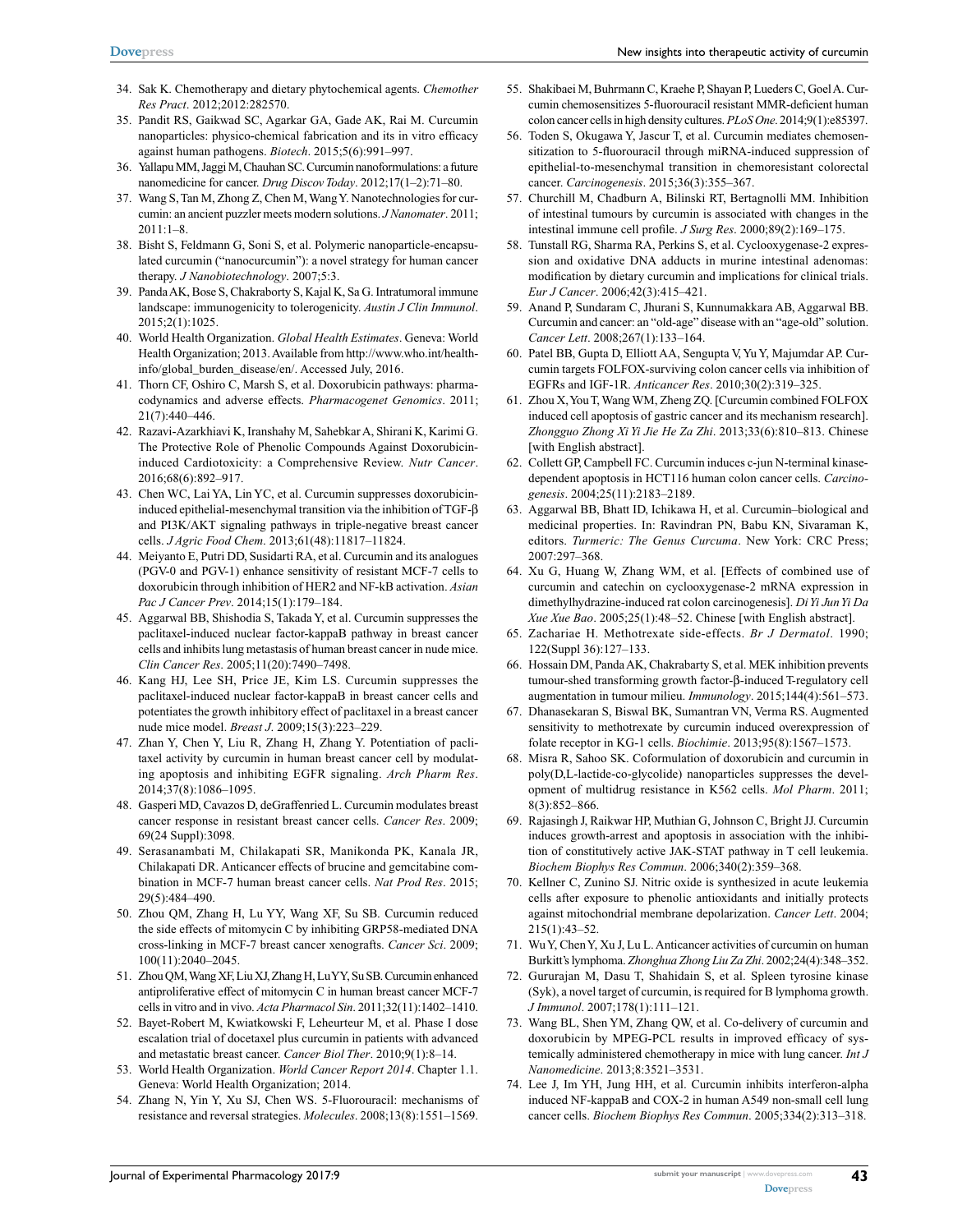- 75. Baharuddin P, Satar N, Fakiruddin KS, et al. Curcumin improves the efficacy of cisplatin by targeting cancer stem-like cells through p21 and cyclin D1-mediated tumour cell inhibition in non-small cell lung cancer cell lines. *Oncol Rep*. 2015;35(1):13–25.
- 76. Park DC, Yeo SG, Shin EY, Mok SC, Kim DH. Clusterin confers paclitaxel resistance in cervical cancer. *Gynecol Oncol*. 2006;103(3):996–1000.
- 77. Bava SV, Sreekanth CN, Thulasidasan AK, et al. Akt is upstream and MAPKs are downstream of NF-κB in paclitaxel-induced survival signaling events, which are down-regulated by curcumin contributing to their synergism. *Int J Biochem Cell Biol*. 2011;43(3):331–341.
- 78. Haslehurst AM, Koti M, Dharsee M, et al. EMT transcription factors snail and slug directly contribute to cisplatin resistance in ovarian cancer. *BMC Cancer*. 2012;12:91.
- 79. Deshpande SS, Maru GB. Effects of curcumin on the formation of benzo[a]pyrene derived DNA adducts in vitro. *Cancer Lett*. 1995; 96(1):71–80.
- 80. Rinaldi AL, Morse MA, Fields HW, et al. Curcumin activates the aryl hydrocarbon receptor yet significantly inhibits (–)-benzo(a)pyrene-7R-trans-7,8-dihydrodiol bioactivation in oral squamous cell carcinoma cells and oral mucosa. *Cancer Res*. 2002;62(19):5451–5456.
- 81. Saha S, Adhikary A, Bhattacharya P, DAS T, Sa G. Death by design: where curcumin sensitizes drug-resistant tumours. *Anticancer Res*. 2012;32(7):2567–2584.
- 82. Dean M, FojoT, Bates S. Tumour stem cells and drug resistance. *Nat Rev Cancer*. 2005;5(4):275–284.
- 83. Nautiyal J, Kanwar SS, Yu Y, Majumdar AP. Combination of dasatinib and curcumin eliminates chemo-resistant colon cancer cells. *J Mol Signal*. 2011;6:7.
- 84. Kakarala M, Brenner DE, Korkaya H, et al. Targeting breast stem cells with the cancer preventive compounds curcumin and piperine. *Breast Cancer Res Treat*. 2010;122:777–785.
- 85. Norris L, Karmokar A, Howells L, Steward WP, Gescher A, Brown K. The role of cancer stem cells in the anti-carcinogenicity of curcumin. *Mol Nutr Food Res*. 2013;57(9):1630–1637.
- 86. Ramasamy TS, Ayob AZ, Myint HH, Thiagarajah S, Amini F. Targeting colorectal cancer stem cells using curcumin and curcumin analogues: insights into the mechanism of the therapeutic efficacy. *Cancer Cell Int*. 2015;15:96.
- 87. Shehzad A, Wahid F, Lee YS. Curcumin in cancer chemoprevention: molecular targets, pharmacokinetics, bioavailability, and clinical trials. *Arch Pharm (Weinheim)*. 2010;343(9):489–499.
- 88. Registry and Results Database of U.S. National Institutes of Health. Available from: <www.clinicaltrials.gov>. Accessed July, 2016.
- 89. Shao ZM, Shen ZZ, Liu CH, et al. Curcumin exerts multiple suppressive effects on human breast carcinoma cells. *Int J Cancer*. 2002; 98(2):234–240.
- 90. Schindler R, Mentlein R. Flavonoids and vitamin E reduce the release of the angiogenic peptide vascular endothelial growth factor from human tumor cells. *J Nutr*. 2006;136(6):1477–1482.
- 91. Di GH, Li HC, Shen ZZ, Shao ZM. [Analysis of antiproliferation of curcumin on human breast cancer cells and its mechanism]. *Zhonghua Yi Xue Za Zhi*. 2003;83(20):1764–1768. Chinese [with English abstract].
- 92. Bobrovnikova-Marjon EV, Marjon PL, Barbash O, Vander Jagt DL, Abcouwer SF. Expression of angiogenic factors vascular endothelial growth factor and interleukin-8/CXCL8 is highly responsive to ambient glutamine availability: role of nuclear factor-kappaB and activating protein-1. *Cancer Res*. 2004;64(14):4858–4869.
- 93. Yoon H, Liu RH. Effect of selected phytochemicals and apple extracts on NF-kappaB activation in human breast cancer MCF-7 cells. *J Agric Food Chem*. 2007;55(8):3167–3173.
- 94. Bachmeier BE, Mohrenz IV, Mirisola V, et al. Curcumin downregulates the inflammatory cytokines CXCL1 and -2 in breast cancer cells via NFkappaB. *Carcinogenesis*. 2008;29(4):779–789.
- 95. Hammamieh R, Sumaida D, Zhang X, Das R, Jett M. Control of the growth of human breast cancer cells in culture by manipulation of arachidonate metabolism. *BMC Cancer*. 2007;7:138.
- 96. Chen X, Hasuma T, Yano Y, et al. Inhibition of farnesyl protein transferase by monoterpene, curcumin derivatives and gallotannin. *Anticancer Res*. 1997;17(4A):2555–2564.
- 97. White EL, Ross LJ, Schmid SM, Kelloff GJ, Steele VE, Hill DL. Screening of potential cancer-preventing chemicals for inhibition of induction of ornithine decarboxylase in epithelial cells from rat trachea. *Oncol Rep*. 1998;5(3):717–722.
- 98. Ichiki K, Mitani N, Doki Y, Hara H, Misaki I, Saiki I. Regulation of activator protein-1 activity in the mediastinal lymph node metastasis of lung cancer. *Clin Exp Metastasis*. 2000;18(7):539–545.
- 99. Zhang J, Qi H, Wu C. [Research of anti-proliferation of curcumin on A549 human lung cancer cells and its mechanism]. *Zhong Yao Cai*. 2004;27(12):923–927. Chinese [with English abstract].
- 100. Rashmi R, Kumar S, Karunagaran D. Ectopic expression of Bcl-XL or Ku70 protects human colon cancer cells (SW480) against curcumin-induced apoptosis while their down-regulation potentiates it. *Carcinogenesis*. 2004;25(10):1867–1877.
- 101. Rashmi R, Kumar S, Karunagaran D. Human colon cancer cells lacking Bax resist curcumin-induced apoptosis and Bax requirement is dispensable with ectopic expression of Smac or downregulation of Bcl-XL. *Carcinogenesis*. 2005;26(4):713–723.
- 102. Moussavi M, Assi K, Gómez-Muñoz A, Salh B. Curcumin mediates ceramide generation via the de novo pathway in colon cancer cells. *Carcinogenesis*. 2006;27(8):1636–1644.
- 103. Jeong WS, Kim IW, Hu R, Kong AN. Modulation of AP-1 by natural chemopreventive compounds in human colon HT-29 cancer cell line. *Pharm Res*. 2004;21(4):649–660.
- 104. Chen A, Xu J, Johnson AC. Curcumin inhibits human colon cancer cell growth by suppressing gene expression of epidermal growth factor receptor through reducing the activity of the transcription factor Egr-1. *Oncogene*. 2006;25(2):278–287.
- 105. Lev-Ari S, Maimon Y, Strier L, Kazanov D, Arber N. Down-regulation of prostaglandin E2 by curcumin is correlated with inhibition of cell growth and induction of apoptosis in human colon carcinoma cell lines. *J Soc Integr Oncol*. 2006;4(1):21–26.
- 106. Sokoloski JA, Shyam K, Sartorelli AC. Induction of the differentiation of HL-60 promyelocytic leukemia cells by curcumin in combination with low levels of vitamin D3. *Oncol Res*. 1997;9(1):31–39.
- 107. Pan MH, Chang WL, Lin-Shiau SY, Ho CT, Lin JK. Induction of apoptosis by garcinol and curcumin through cytochrome c release and activation of caspases in human leukemiaHL-60 cells. *J Agric Food Chem*. 2001;49(3):1464–1474.
- 108. Bielak-Mijewska A, Piwocka K, Magalska A, Sikora E. P-glycoprotein expression does not change the apoptotic pathway induced by curcumin in HL-60 cells. *Cancer Chemother Pharmacol*. 2004;53(2): 179–185.
- 109. Mukherjee Nee Chakraborty S, Ghosh U, Bhattacharyya NP, Bhattacharya RK, Dey S, Roy M. Curcumin induced apoptosis in human leukemia cell HL-60 is associated with inhibition of telomerase activity. *Mol Cell Biochem*. 2007;297(1–2):31–39.
- 110. Pae HO, Jeong SO, Jeong GS, et al. Curcumin induces pro-apoptotic endoplasmic reticulum stress in human leukemia HL-60 cells. *Biochem Biophys Res Commun*. 2007;353(4):1040–1045.
- 111. Ghosh AK, Kay NE, Secreto CR, Shanafelt TD. Curcumin inhibits prosurvival pathways in chronic lymphocytic leukemia B cells and may overcome their stromal protection in combination with EGCG. *Clin Cancer Res*. 2009;15(4):1250–1258.
- 112. Chen Y, Wu Y, He J, Chen W. The experimental and clinical study on the effect of curcumin on cell cycle proteins and regulating proteins of apoptosis in acute myelogenous leukemia. *J Huazhong Univ Sci Technolog Med Sci*. 2002;22(4):295–298.
- 113. Woo JH, Kim YH, Choi YJ, et al. Molecular mechanisms of curcumininduced cytotoxicity: induction of apoptosis through generation of reactive oxygen species, down-regulation of Bcl-XL and IAP, the release of cytochrome c and inhibition of Akt. *Carcinogenesis*. 2003;24(7):1199–1208.